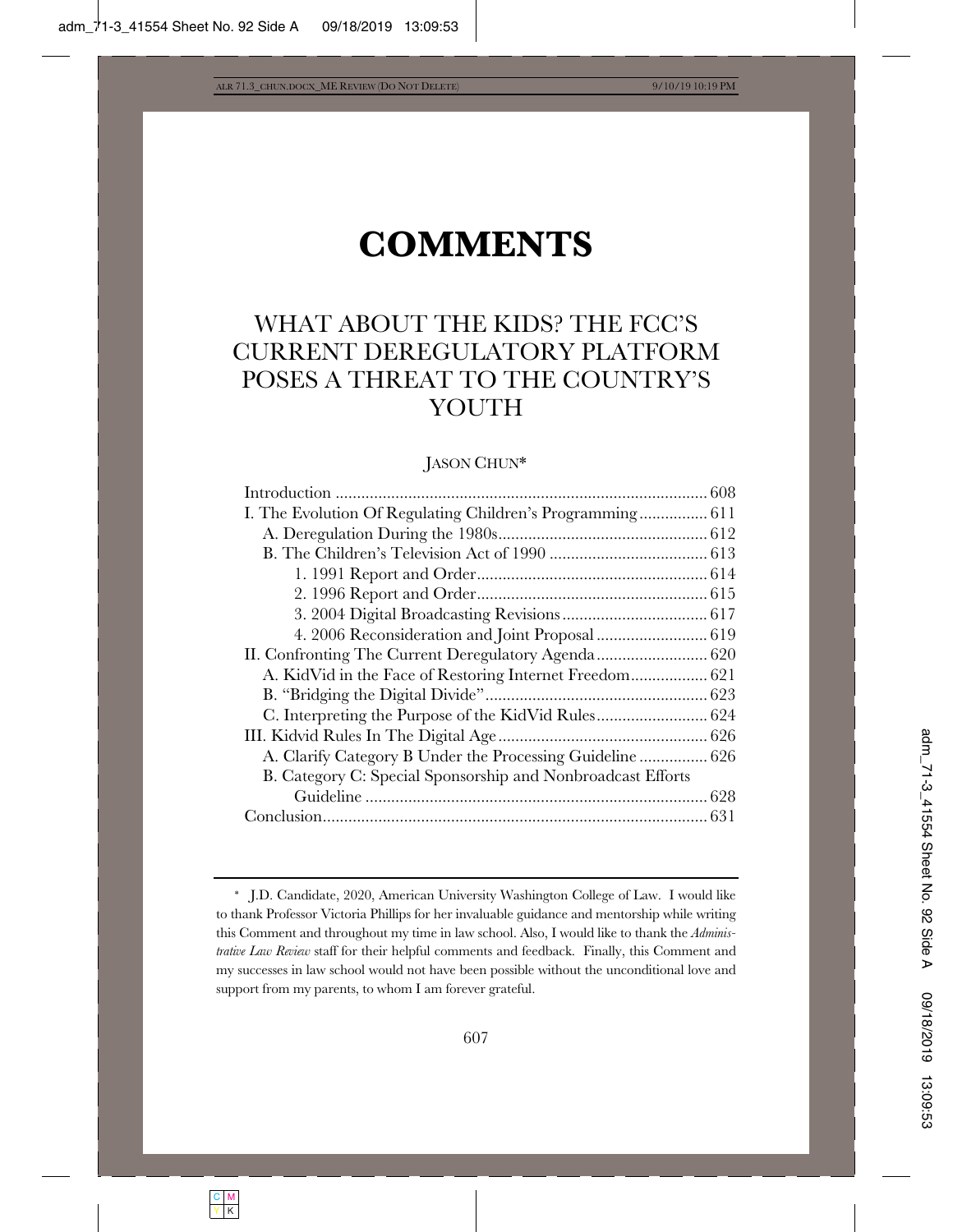#### **INTRODUCTION**

Since the beginning of the Trump Administration, federal agencies have taken a "less is more" approach to regulation.1 The Federal Communications Commission (FCC) is no different, having rolled back many of its rules over the past two years.2 Most notably, in late 2017, the FCC released its Restoring Internet Freedom Order,3 better known as the repeal of "net neutrality" rules, which sparked significant controversy.4 However, while net neutrality has dominated headlines since Chairman Ajit Pai has presided over the FCC, another potential rollback may have drastic consequences on the most vulnerable members of the public: children.5

1. *See* Exec. Order No. 13,771, 82 Fed. Reg. 9339, 9339 (Feb. 3, 2017) ("[F]or every one new regulation issued, at least two prior regulations be identified for elimination . . . ."); Exec. Order No. 13,772, 82 Fed. Reg. 9965 (Feb. 8, 2017); Dave Michaels, *Trump's Man for the SEC: Time to Ease Regulation: Jay Clayton's Legal Work Has Dealt with Some of the Biggest Challenges Agency Has Faced*, WALL ST. J. (Feb. 19, 2017, 12:55 PM), https://www.wsj.com/articles/trumpsman-for-the-sec-time-to-ease-regulation-1487505602 (describing Securities Exchange Commission Chairman, Jay Clayton as less in favor of heavy regulations and enforcement); Jacob Pramuk, *Trump Tells Business Leaders He Wants to Cut Regulations by 75% or 'Maybe More'*, CNBC (Jan. 23, 2017, 11:10 AM), https://www.cnbc.com/2017/01/23/trump-tells-business-lead ers-he-wants-to-cut-regulations-by-75-percent-or-maybe-more.html.

2. *See generally* Cecilia Kang, *F.C.C. Opens Door to More Consolidation in TV Business*, N.Y. TIMES (Nov. 16, 2017), https://www.nytimes.com/2017/11/16/business/media/fcc-localtv.html (outlining the Federal Communications Commission's (FCC's) elimination of "media cross-ownership" ban); Jacob Kastrenakes, *FCC Begins Scaling Back Internet Subsidies for Low-Income Homes*, THE VERGE (Nov. 17, 2017, 10:04 AM), https://www.theverge.com/ 2017/11/17/16669716/fcc-lifeline-scaled-back-tribal-lands-broadband-discount-limits (limiting tribal discounts for phone and internet services).

3. Restoring Internet Freedom, 83 Fed. Reg. 7852 (Feb. 22, 2018) (codified at 47 C.F.R. pts. 1, 8, 20) [hereinafter Net Neutrality Order].

4. *See generally* Keith Collins, *Net Neutrality Has Officially Been Repealed. Here's How that Could Affect You.*, N.Y.TIMES (June 11, 2018), https://www.nytimes.com/2018/06/11/technology/ net-neutrality-repeal.html (explaining that the repeal of net neutrality rules could lead to Internet service providers blocking certain websites and offering faster speeds for those who paid premiums); Marguerite Reardon, *Net Neutrality is Really, Officially Dead. Now What?*, CNET (Apr, 23, 2018), https://www.f3nws.com/news/net-neutrality-is-really-officially-dead-nowwhat-cnet-82b00d96/ (asserting that while consumers' experience using the Internet could significantly change, it likely would happen gradually); Marguerite Reardon, *Net Neutrality Has Been Dead for a Year: What You Need to Know*, CNET (June 11, 2019), https://www.cnet.com/ news/net-neutrality-has-been-dead-for-a-year-what-you-need-to-know/ (providing an update on the net neutrality debate one year after the repeal of the Obama-era regulations).

5. *See generally* Amina Fazlullah, Common Sense Kids Action, Comments on Children's Television Programming Rules; Modernization of Media Regulation Initiative (Sept. 24, 2018), https://www.fcc.gov/ecfs/filing/1092449562343 (noting the potential negative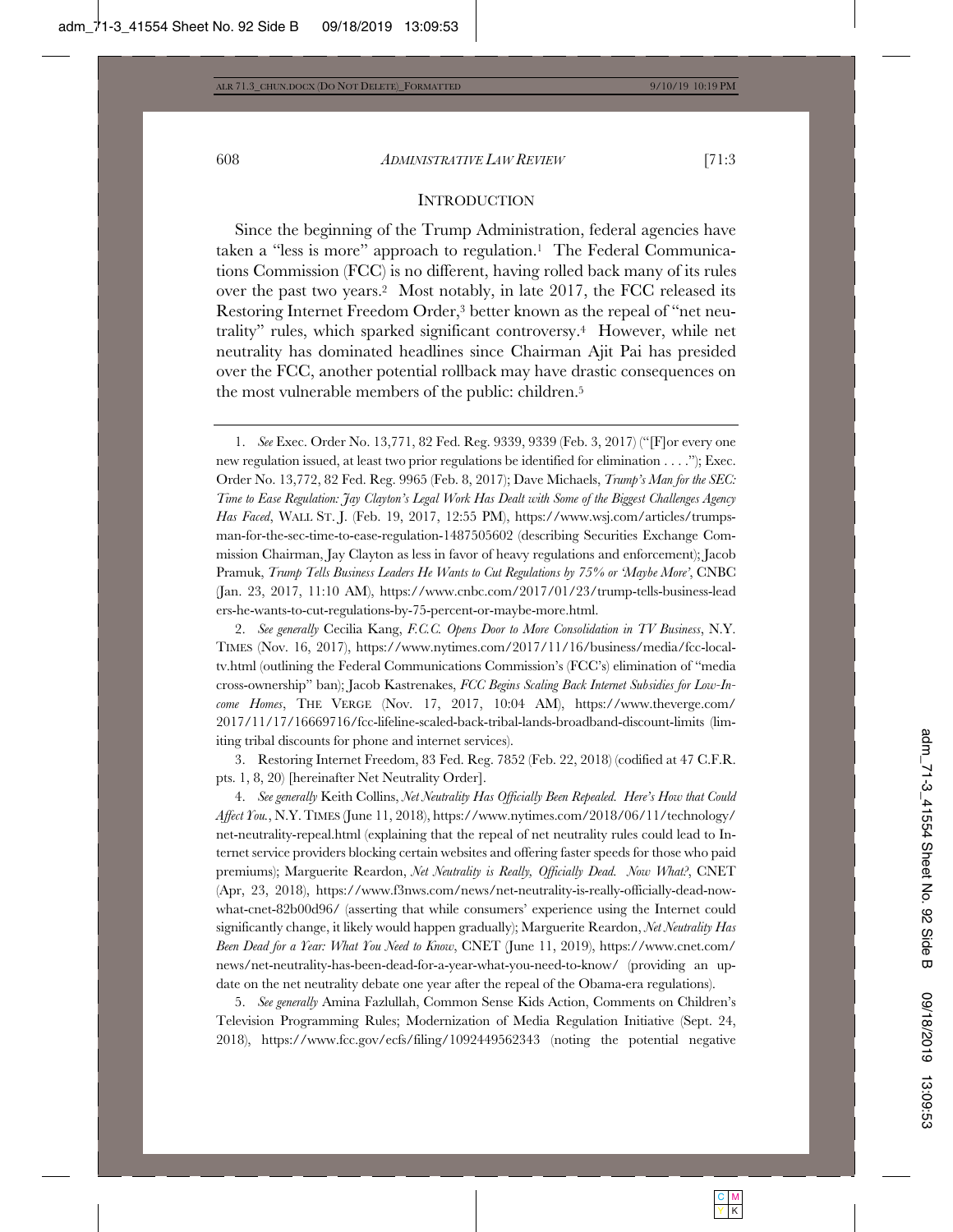In May 2017, the Media Bureau opened a new docket titled Modernization of Media Regulation Initiative, aimed at reducing undue regulatory burdens in the media marketplace.6 Under this docket, the Media Bureau released a Notice of Proposed Rulemaking<sup>7</sup> that sought comments on how to revise its children's television programming regulations—KidVid Rules.

The KidVid Rules impose certain requirements on broadcasters, aiming to provide children access to free educational television programming.8 Some of the requirements include a three-hour-per-week standard for the amount of educational children's programming broadcasters are required to show,9 that educational children's programming be at least thirty minutes long,10 and that such programming can only be aired between 7:00 a.m. and 10:00 p.m.11 The Media Bureau renews Broadcasters' licenses when they meet these requirements (Category A approval) or, if they fail to meet these standards, once broadcasters establish that they aired a package of programming deemed to be equivalent (Category B approval).<sup>12</sup>

The Media Bureau's interest in updating its KidVid Rules is due largely in part to the changes in how children access and watch programming.13 The growing popularity of alternative ways to watch television shows—such as Netflix, Hulu, and Internet streaming—has led to a decline in traditional

7. Children's Television Programming Rules; Modernization of Media Regulation Initiative, 83 Fed. Reg. 35,158 (proposed July 25, 2018) (to be codified at 47 C.F.R. pt. 73, 76) [hereinafter KidVid NPRM].

- 10. *Id.* § 73.671(c)(4).
- 11. *Id.* § 73.671(c)(2).

12. *See In re* Policies and Rules Concerning Children's Television Programming, Revision of Programming Policies for Television Broadcast Stations, 11 FCC Rcd. 10,660, 10,723–74 ¶¶ 131–34 (Aug. 8, 1996) (1996 Report and Order).

13. *See* KidVid NPRM, 83 Fed. Reg. 35,158, 35,162 (proposed July 25, 2018) (to be codified at 47 C.F.R. pts. 73, 76) (noting that children can watch shows on channels "including Nickelodeon, Nick Jr., Teen Nick, Disney Channel," Discovery Family, and Animal Planet as well as via Netflix, Hulu, and over the Internet).

impact on children's ability to access quality children's programming, especially children from families of lower income).

<sup>6.</sup> Commission Launches Modernization of Media Regulation Initiative, 32 FCC Rcd. 4406 (May 18, 2017). Although the Communications Act of 1934 requires the FCC to conduct a biennial review of its telecommunications services rules, it does not specifically require the same of its media rules (i.e. those that apply to media entities like television and radio broadcasters). Nonetheless, the FCC acknowledged that technological advancements have changed the way media is produced and consumed and that the rules should be updated accordingly. *Id.* at 4411 (statement of Chairman Ajit Pai).

<sup>8.</sup> *See id.* at 35,159–61.

<sup>9. 47</sup> C.F.R. § 73.671(e)(2)(i) (2018).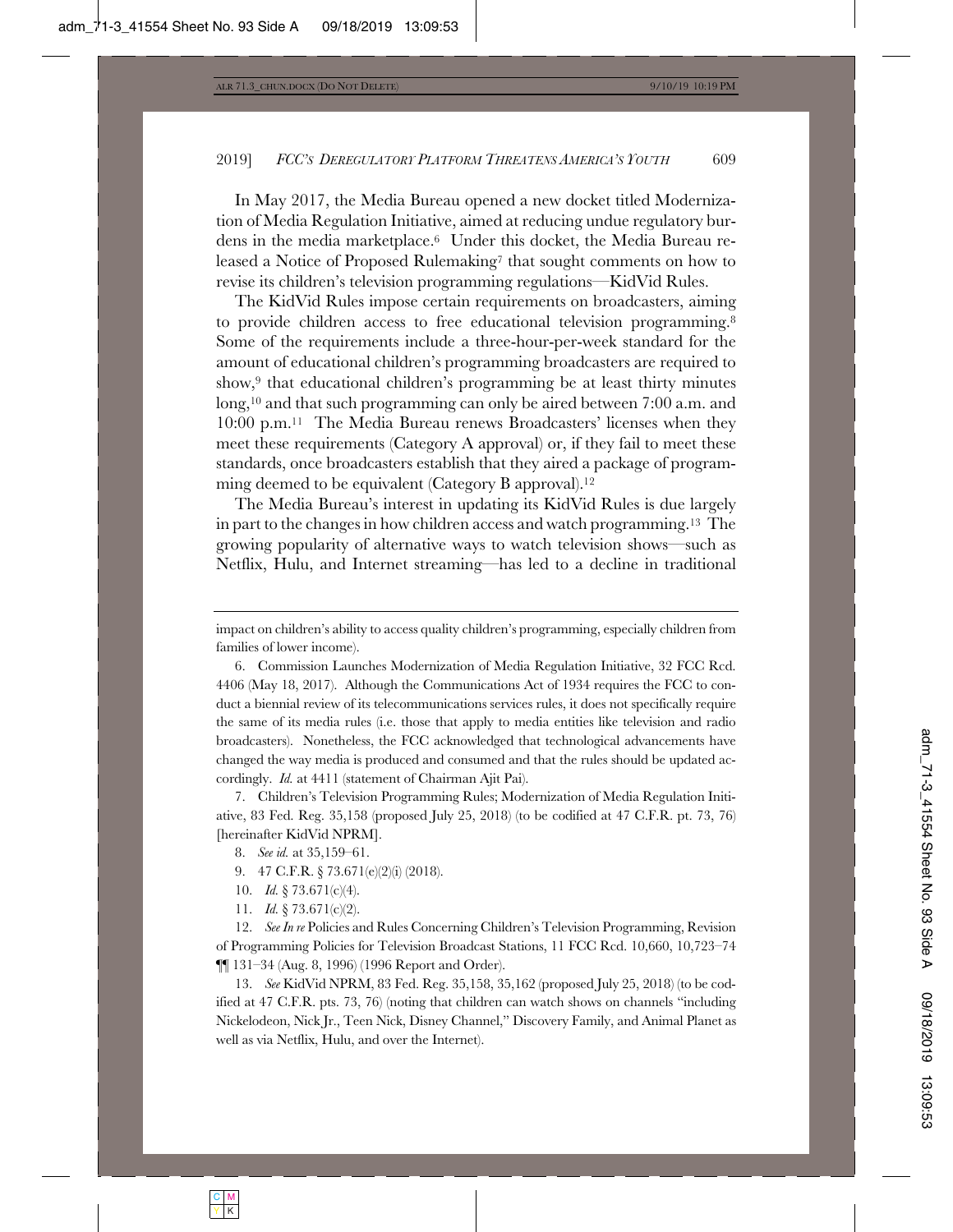television viewership among children.14 The FCC believes that these rules need updating to properly reflect this demographic change.15

While the rules may need to be amended in some form, the FCC should not entirely eliminate the substantive regulations surrounding the quality and amount of educational programming broadcasters are required to provide. This Comment will examine whether the FCC may be able to give broadcasters the flexibility they need in complying with the KidVid Rules in the face of the changing media landscape without scrapping the substantive portions of the rules.

Part I of this Comment provides an overview of the FCC and the history leading up to the enactment of the Children's Television Act of 1990 (CTA), as well as the rules promulgated in accordance with it in subsequent years. Part II examines the KidVid Rules in relation to the recent repeal of net neutrality and how it will affect the FCC's ability to sufficiently enforce them. It also looks at the current disparity in cable and Internet access that is prevalent throughout the country and how the proposed revisions will only exacerbate the issue. Finally, Part III argues that many of the proposed revisions are unnecessary and recommends that the FCC clarify its Category B approval avenue by establishing substantive benchmarks that give broadcasters a more definitive standard of what alternative forms of educational programming may count toward their CTA obligations. It also recommends that the FCC introduce a Category C approval avenue that builds on the sponsorship

<sup>14.</sup> Wayne Friedman, *Kids' TV Viewing Records Big Declines*, MEDIAPOST (Sept. 15, 2017), https://www.mediapost.com/publications/article/307400/kids-tv-viewing-records-big-decli nes.html (noting that the average audience for kids' networks went from about 2.5 million in 2011 to 1.25 million in 2017); Lucas Shaw, *Netflix-Loving Kids Are Killing Cable TV*, BLOOMBERG (Apr. 25, 2018, 8:00 AM), https://www.bloomberg.com/news/articles/2018-04-25/netflixloving-tykes-tune-out-nickelodeon-in-kid-tv-s-worst-year (describing the growth of Netflix to the detriment of cable television, with Netflix having 125 million subscribers while a Nickelodeon show is a "hit" if it draws roughly 2 million viewers); *About 6 in 10 Young Adults in U.S. Primarily Use Online Streaming to Watch TV*, PEW RESEARCH CENTER (Sept. 13, 2017), http://www.pewresearch.org/fact-tank/2017/09/13/about-6-in-10-young-adults-in-u-s-pri marily-use-online-streaming-to-watch-tv/. However, one of the main arguments against this proposed rulemaking is the fact that many families across the United States do not have access to these non-broadcast mediums of content distribution. *See* Common Sense Kids Action, *supra* note 5, at 2; Francella Ochillo, National Hispanic Media Coalition, Comments Letter on KidVid NPRM 1, 7 (Sept. 24, 2018), https://www.fcc.gov/ecfs/filing/1092567005943 ("[B]y the Commission's own estimate, 'nearly 30 million Americans cannot reap the benefits of the digital age,' meaning they lack meaningful access to broadcast alternatives.").

<sup>15.</sup> *See* KidVid NPRM, 83 Fed. Reg. at 35,158 (arguing that the KidVid rules do not "reflect the dramatic changes" that have occurred over the years since they were first promulgated).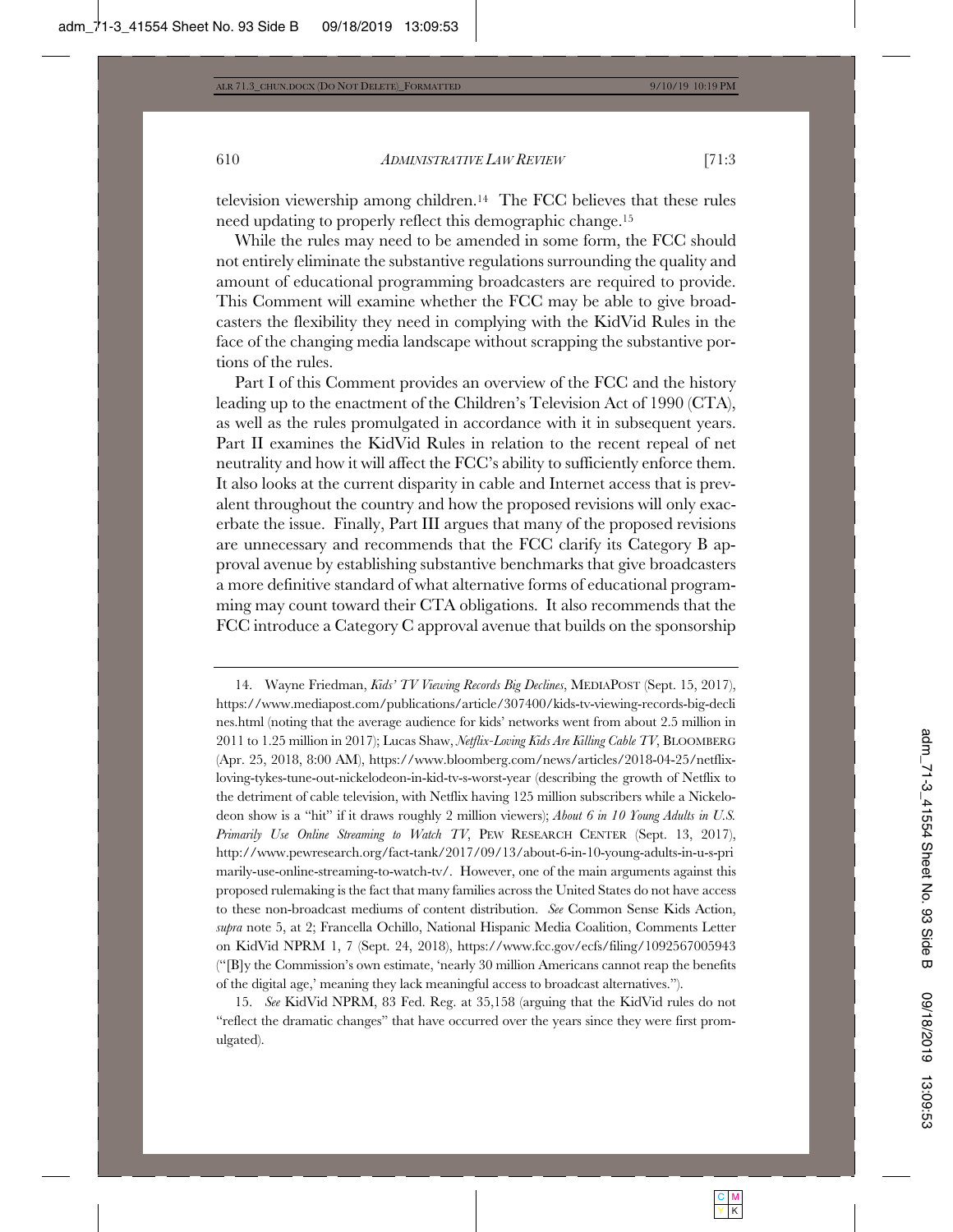and special nonbroadcast efforts that stations may engage in which further the purpose of the CTA.

#### I. THE EVOLUTION OF REGULATING CHILDREN'S PROGRAMMING

The Communications Act of 1934 created the FCC and eventually charged the agency with the authority to regulate telephone, television, telegraph, and radio communications across the country.16 Among the powers Congress delegated through several iterations of the bill, the FCC granted the ability to grant and renew broadcast licenses. As with any regulation promulgated or application reviewed, the FCC must consider the broadcast station's continued service in support of the public's interest when deciding whether to renew a license.<sup>17</sup>

Over time, the public realized that children required even more consideration and protection due to their susceptibility to advertising and lack of power in the marketplace. In 1960, Action for Children's Television (ACT), a nonprofit advocacy group, was formed with the goal of encouraging the diversification of children's programming, discouraging over-commercialization of children's programming, and completely eliminating deceptive advertising aimed at children.18 The efforts of ACT and other interest groups succeeded in getting the FCC to implement a policy statement in 1974 that, inter alia, asked commercial television licensees to provide a "reasonable amount" of educational programming for children.19

18. *See also In re* Petition of Action for Children's Television (ACT) for Rulemaking Looking Toward the Elimination of Sponsorship and Commercial Content in Children's Programming and the Establishment of a Weekly 14 Hour Quota of Children's Television Programs, 28 F.C.C.2d 368, 368 (1971) (noting ACT's three-part proposal regarding children's programming). *See generally* Gloria Negri, *Judith Chalfen, 85; Took Action to Help Reform Children's TV*, BOSTON GLOBE (June 9, 2011), https://web.archive.org/web/20120212232021/http://articles.boston.com/2011-06-09/bostonglobe/29639614\_1\_newton-new-art-center-judy (describing the origins of ACT); *Watchdog Group for Children's TV to Disband*, N.Y. TIMES (Jan. 9, 1992), https://www.nytimes.com/1992/01/09/us/watchdog-group-for-children-s-tv-to-dis band.html?scp=17&sq=Action%20for%20Children%27s%20Television&st=cse (explaining the disbandment of ACT in 1990).

19. *See generally In re* Petition of Action for Children's Television (ACT) for Rulemaking Looking Toward the Elimination of Sponsorship and Commercial Content in Children's Programming and the Establishment of a Weekly 14 Hour Quota of Children's Television Programs, Children's Television Report and Policy Statement, 50 F.C.C.2d 1, 6–7 (1974) (asking licensees to make a "meaningful effort" to increase children's programming and air a "reasonable amount" of educational programming).

<sup>16.</sup> *See* 47 U.S.C. § 151 (2012).

<sup>17.</sup> *Id.* § 336(d); *see also id.*§ 303 (conferring to the Federal Communications Commission (FCC) the power to regulate broadcasting as the "public convenience, interest, or necessity requires").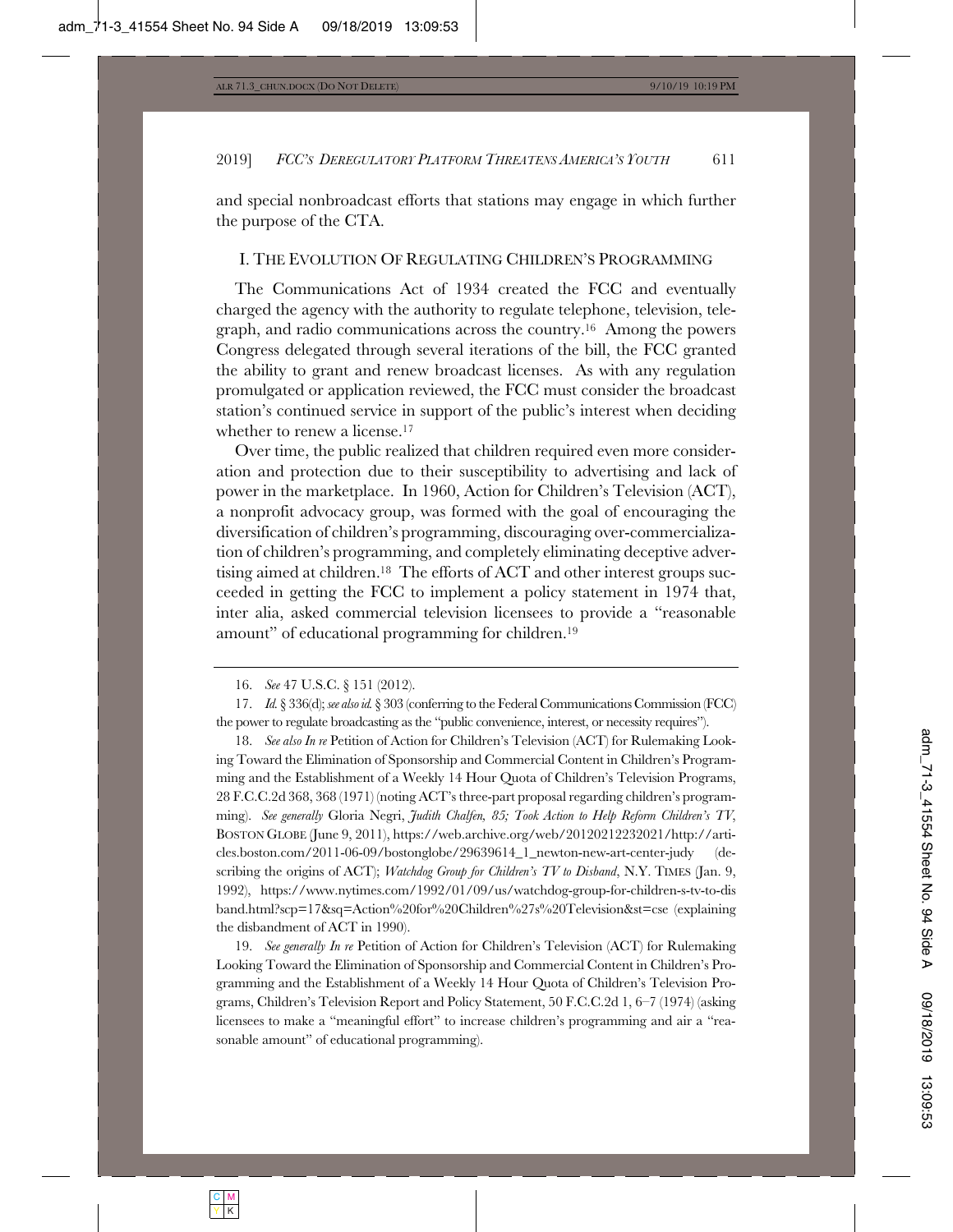#### *A. Deregulation During the 1980s*

Despite these protective measures, the 1980s signaled a shift in the FCC's overall approach to regulating the communications industry. During the Reagan Administration, the FCC took on a sweeping deregulatory stance.20 Under Chairman Mark S. Fowler, the FCC rolled back many regulations that had been in place for years.21 Yet the FCC was not the only entity responsible for the communication industry's sudden turn toward deregulation.22 The National Association of Broadcasters (NAB), a trade association that represents commercial and noncommercial broadcasters, was faced with an antitrust lawsuit over its code of self-regulation.23 Before the case had a chance to ultimately be decided, the Department of Justice and NAB came to a settlement agreement where the NAB would abandon its self-regulating guidelines, leaving the door open for the FCC to step in and promulgate regulations pertaining to these issues.24

However, following the NAB's abandonment of its litany of self-regulations, the FCC refused to impose any specific regulations on broadcasters when it came to children's programming.25 It cited a follow-up report by the Children's Television Task Force, re-established to look into the effectiveness of its 1974 policy statement, which stated that although broadcasters had for

21. *See generally* Penny Pagano, *The Fowler Legacy and Shock Radio Facing Test of Time: At FCC, Word is Deregulation*, L.A. TIMES (Apr. 25, 1987), https://www.latimes.com/archives/la-xpm-1987-04-25-ca-959-story.html (detailing Fowler's efforts at deregulation while chairman of the FCC); KATHLEEN ANN RUANE, CONG. RESEARCH SERV., R40009, FAIRNESS DOCTRINE: HISTORY AND CONSTITUTIONAL ISSUES 2, 7 (2011) (recognizing that the FCC repealed the Fairness Doctrine in 1987, although it still technically remained codified).

22. *See* United States v. Nat'l Ass'n of Broads., 536 F. Supp. 149, 152 (D.D.C. 1982). 23. *Id.*

24. United States v. Nat'l Ass'n of Broads., 553 F. Supp. 621, 625–26 (D.D.C. 1982). Although the case mainly centered around antitrust laws regarding commercial advertising, the consent decree signaled a preference for deregulation by the industry as a whole and broadcasters' intent to leave the area of regulation untouched. *Id.* at 626–27.

25. *See In re* Children's Television Programming and Advertising Practices, Report and Order, 96 F.C.C.2d 634, 655 (1984).

<sup>20.</sup> *See* Peter J. Boyer, *Under Fowler, F.C.C. Treated TV as Commerce*, N.Y. TIMES (Jan. 19, 1987), https://www.nytimes.com/1987/01/19/arts/under-fowler-fcc-treated-tv-as-commer ce.html (highlighting that FCC Chairman Mark S. Fowler observed television as "nothing more than 'a toaster with pictures'"). This summed up the FCC's stance on how the administration viewed the communications industry, likening it more to the private commerce marketplace than to the public trust. *See also* Mark S. Fowler & Daniel L. Brenner, *A Marketplace Approach to Broadcast Regulation*, 60 TEX. L. REV. 207, 209–210 (1982) (proposing the idea that broadcasters should be viewed as marketplace participants rather than community trustees, and that "[t]he public's interest, then, defines the public interest").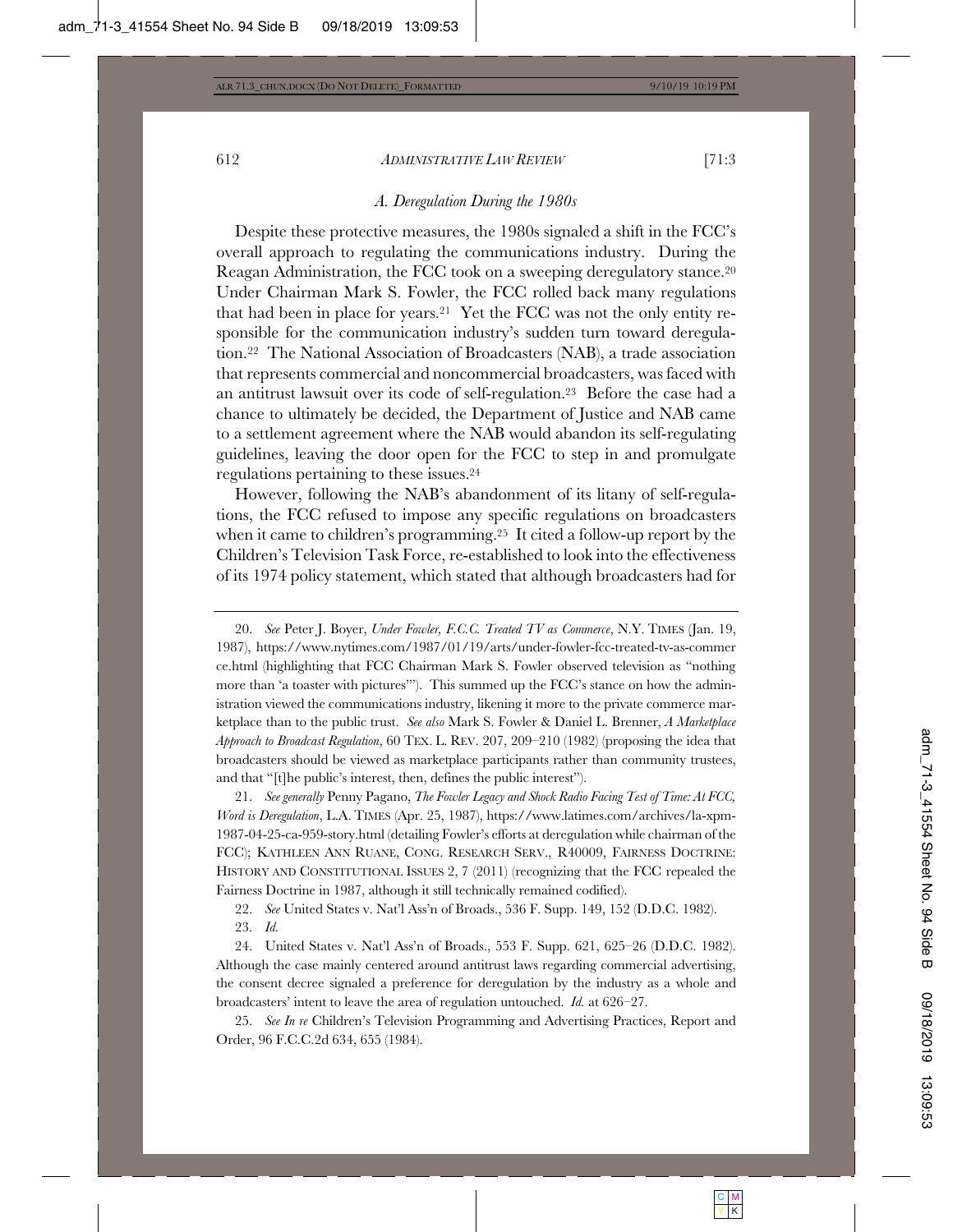the most part complied with the advertising guidelines, they had not complied with the programming guidelines.26 Despite these findings, the FCC concluded that additional regulations would be unnecessary and that broadcasters were in a better position to determine the needs of children when it came to programming.27

#### *B. The Children's Television Act of 1990*

Following the mass deregulation of the 1980s, Congress realized that the FCC had failed to protect children by ignoring the "common sense" obligations that broadcasters had in that regard.28 It attempted to pass children's programming legislation toward the end of the 1980s, signaling another change in attitude toward the regulation of the broadcasting industry.29 After years of debate and fine tuning, Congress passed the Children's Television Act of 1990 (CTA).30

The CTA requires the FCC to promulgate rules to limit the amount of commercials and advertising time on children's television programming as

27. *Id.* at 657–58. The FCC concluded that the presence of a vast number of video outlets would "provide diversity in children's programs without the necessity of adopting specific quantification rules or renewal guidelines." *Id.* at 657. It also stated that it would be counterintuitive to replace broadcasters' judgment on what amount or type of programming is needed to fully address children's needs as "[t]he licensee is in a better position to determine the interests and needs of the particular children in its audience." *Id.*

28. 134 CONG. REC. 31,694 (1988) (statement of Sen. Hollings).

29. *Id.* at S16,857 (statement of Sen. Inouye). Congress' first attempt at passing legislation aimed at regulating children's programming, the Children's Television Act of 1988, passed through both houses before ultimately failing via pocket veto by President Reagan; *see also* 135 CONG. REC. 13,333–34 (1989) (statement of Sen. Wirth) ("With the deregulation bent at the FCC in recent years, broadcasters seem to have abandoned educational children's programs entirely. Today, not one of the three major commercial broadcast networks offers a single regularly scheduled educational program for children.").

30. Children's Television Act of 1990 (CTA), Pub. L. 101-437, 104 Stat. 996, at 996– 1000 (1990) (codified at 47 U.S.C. §§ 303a, 303b, 394).

<sup>26.</sup> *Id.* at 635–36. The Task Force found that there was an increase of 7.2% between 1973 and 1974 (the year before the policy statement went into effect) and 1977 and 1978 in the overall amount of time commercial broadcasters devoted to children's programming. *Id.* at 636. Despite this increase, it still concluded that there had been no significant increase in the number of educational and instructional programs aimed at children due to an array of market factors such as an increase in broadcasting of syndicated programs by independent stations and a reliance on such programs by both independent and network-affiliated stations. *Id.* In its opinion, there was no economic incentive for broadcasters to support and promote specialized programming for children. *Id.*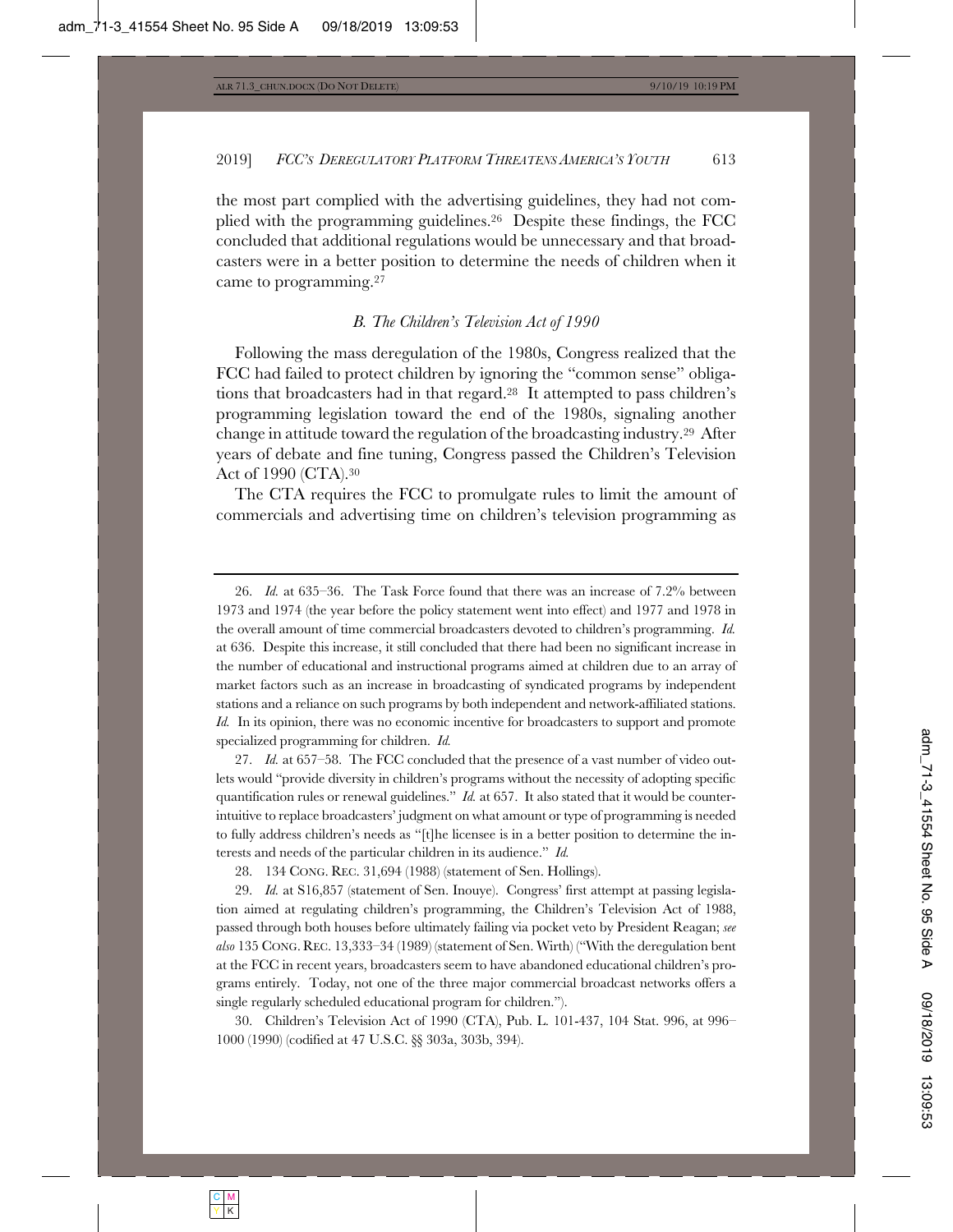well as establish a national endowment for educational programming.31 It further directs the FCC to condition broadcasters' license renewal in part on compliance with any children's programming rules that may be enacted.<sup>32</sup> Congress' initial concerns mainly pertained to the harms that advertising had on children; nevertheless, it did recognize the lack of educational and informational programming designed specifically for young children.33

One of the main components of the CTA that pertained to educational programming was the establishment of a National Endowment for Children's Educational Television.34 Recognizing the lack of economic incentives for broadcasters to produce such programming, the endowment provided grants to broadcasters who met certain programming criteria, as established by the Secretary of Commerce and an Advisory Council on Children's Educational Television.35 Congress concluded that educational programming could facilitate the development of well-rounded youth throughout the country because of how integral television had become.36

#### *1. 1991 Report and Order*

Following the passage of the CTA, the FCC promulgated rules to

31. *See id.* at 996, 998. The CTA applies only to broadcasters that provide free over the air content and not to any subscription cable services. *Id.* at 998.

32. *See* 47 U.S.C. § 303b(a) (2012) (explaining that the FCC must consider the extent in which a broadcaster has complied with any rules and has served the educational needs of children in reviewing license renewal applications). In addition to conditioning broadcasting licenses on compliance with the KidVid Rules, the FCC has also imposed heavy penalties on broadcasters for failing to do so. *See* Frank Ahrens, *FCC Expected to Impose Record \$24 Million Fine Against Univision*, WASH. POST (Feb. 25, 2007), http://www.washingtonpost.com/wp-dyn /content/article/2007/02/24/AR2007022401453.html (noting the \$24 million fine for failing to comply with the KidVid Rules was nearly eight times greater than any fine ever imposed on a broadcaster at the time).

33. *See* 136 CONG. REC. 26,849 (1990) (statement of Rep. Markey); *see also* 47 U.S.C.  $\S 303b(a)(2)$  (requiring the FCC to consider the extent a broadcaster "has served the educational and informational needs of children through [its] overall programming" when reviewing applications for renewal of broadcast licenses).

34. 47 U.S.C. § 394.

35. *Id.* at § 394(c); *see also* 136 CONG. REC. 26,851 (1990) (statement of Rep. Rinaldo); *supra* note 26 and accompanying text.

36. *See* § 202, 104 Stat. at 997–98. After considerable research, Congress found that "children in the United States [were] lagging behind those in other countries in [the fields of] reading, writing, mathematics, science, and geography." § 202, 104 Stat. at 997. It deemed these "fundamental skills" essential and concluded the country had a duty to improve its education of children, which in part could be through the use of educational television programming. § 202, 104 Stat. at 997–98.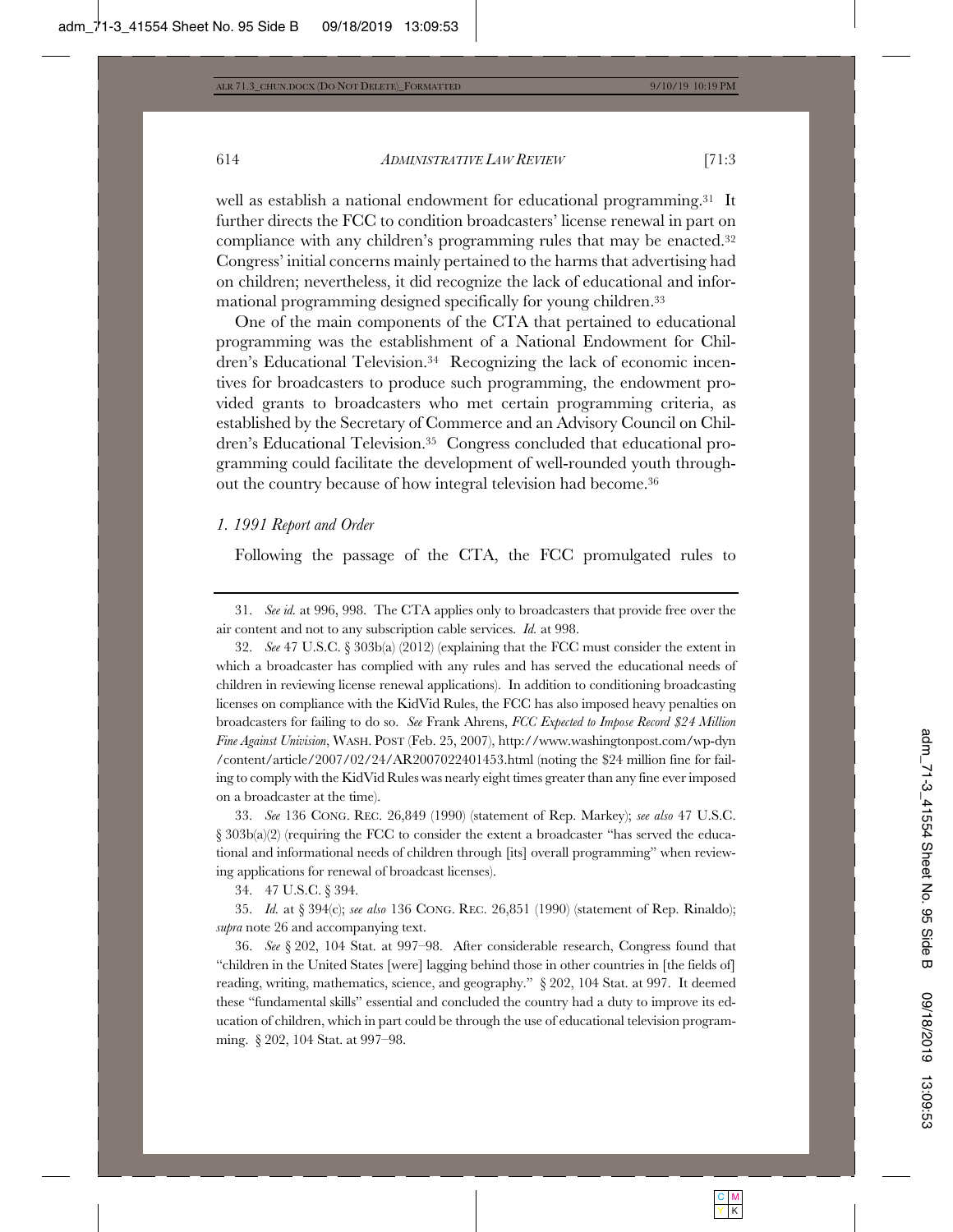implement the mandates of Congress—known as the 1991 Report and Order.37 These rules were initially very broad and expounded on the CTA in regards to educational programming in a limited manner.38 The 1991 Report and Order defined "educational and informational programming" to mean "any television programming which furthers the positive development of children [sixteen] years of age and under in any respect, including the child's intellectual/cognitive or social/emotional needs."39 However, it did not mandate any specific hours-per-week requirement and simply stated that broadcasters had to air "*some* educational and informational programming."40

The 1991 Report and Order also required commercial stations to keep records of their efforts to comply with the KidVid Rules.41 While it initially did not impose these same requirements on noncommercial stations, it later did so in a reconsideration order, albeit holding noncommercial stations to a more lenient standard.42

#### *2. 1996 Report and Order*

While the passage of the CTA was important for children's advocacy groups and an enormous step toward providing America's youth with accessible educational information, the regulations promulgated shortly thereafter proved to be inadequate in serving the CTA's purpose.43 The FCC found that many stations either did not carry enough core educational programming

39. *Id.* at 19,616.

40. *Id.* at 19,613 (emphasis added) (concluding that the CTA "imposes no quantitative standards and the legislative history suggests that Congress meant that no minimum amount criterion be imposed").

41. *Id.* at 19,614.

42. *See* Broadcast and Cable Services; Children's Television Programming, 56 Fed. Reg. 42,707, 42,709 (Aug. 29, 1991) (1991 Reconsideration Order). The FCC concluded that both commercial and noncommercial broadcasters had a duty "to serve children's educational and informational needs." *Id.* at 42,707. However, it acknowledged that noncommercial stations generally demonstrated more of a commitment to serving children's needs than commercial stations and that Congress' intent with the CTA was to limit unnecessary restraint on broadcasters. *Id.* at 42,709. Therefore, it exempted noncommercial stations from many of its reporting requirements, mandating that such stations only need to upkeep "documentation sufficient to show compliance at renewal time with the CTA's programming obligations in response to a challenge or to specific complaints." *Id.*

43. The FCC recognized that its initial regulations were not effective in encouraging broadcasters to provide educational and informational programming. 1996 Report and Order, *supra* note 12, at 10,661 ¶ 2.

<sup>37.</sup> *See* Broadcast and Cable Services; Children's Television Programming, 56 Fed. Reg. 19,611 (Apr. 29, 1991) (1991 Report and Order).

<sup>38.</sup> *See id.*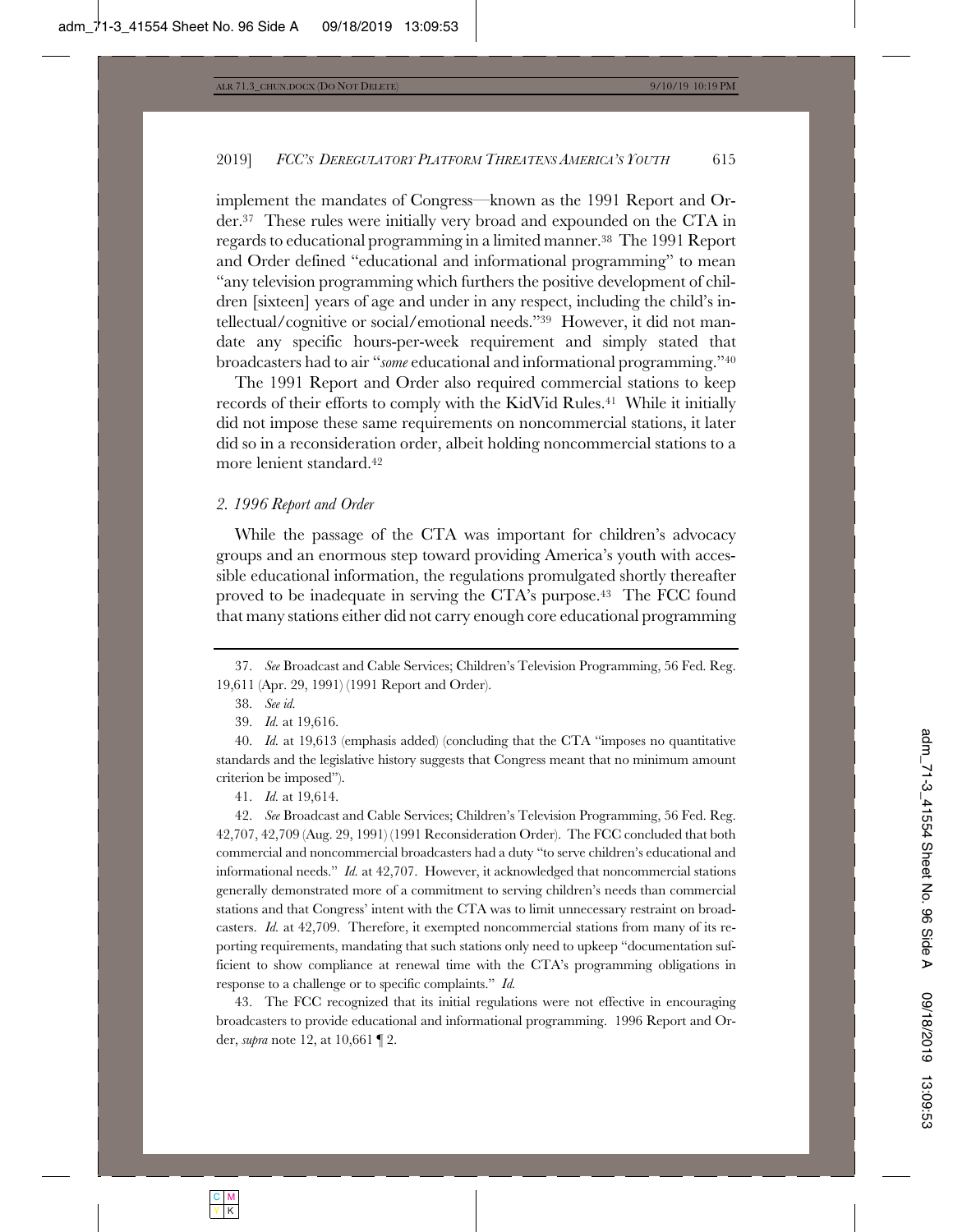or claimed to be doing so through programming that could not reasonably be considered educational.44 After realizing its shortcomings, the FCC issued a new Report and Order in 1996 amending its original regulations.45

One of the FCC's first goals in issuing these amendments was to provide the public with better access to information regarding the educational programming offered.46 It found that some of the reasons that broadcasters were not offering adequate programming was because the public, especially parents, lacked sufficient information about what broadcasters were required to provide.47 Some of the FCC's solutions to remedy this problem were to require on-air identification of core programming, an explanation of how programming meets the definition of core programming, and quarterly reports describing how a station has complied with these regulations.<sup>48</sup>

Another aspect of the 1996 Report and Order refined the definition of programming "specifically designed" to educate and inform children. Recognizing that its old definition was too vague, the FCC adopted the term "core programming."49 To qualify as core programming, a show must (1) have its significant purpose be to serve the educational and informational needs of children,50 (2) be a regularly scheduled weekly program of at least thirty minutes,51 and (3) air between 7:00 a.m. and 10:00 p.m.52 This more detailed

48. *Id*. at 10,685–86, ¶ 52, 10,691 ¶ 63, 10,693 ¶ 68.

49. *Id.* at 10,697–98 ¶¶ 77–78 (recognizing that the original definition did not delineate proper criteria for what would be considered "specifically designed to educate and inform children").

50. The standard for determining whether a show's significant purpose is to educate children is the reliance on the good faith judgment of broadcasters. *Id.* at 10,701 ¶ 88. While this may seem vague and fairly open to interpretation in its own right, the FCC felt that the addition of the public information initiatives would help hold broadcasters more accountable, leaving Commission review as a last resort. *Id.* Additionally, when promulgating these rules, it leaned more on the side of minimizing as many "burdens and potential intrusions on programming decisions of broadcasters" as possible. *Id.* at 10,702 ¶ 89.

51. The FCC concluded that shows must be scheduled to air at least once a week to be considered regularly scheduled. *Id.* at 10,680 ¶ 42, 10,709–10 ¶ 103. In implementing the thirty-minute length requirement, the FCC noted that part of the reason for this requirement was that it was the dominant format for most shows and would allow more time for educational material to be presented. *Id.* at 10,713–14 ¶ 110. Additionally, it claimed that there was no evidence given during the comment period that supported the claims that children have short attention spans and would not benefit from such long programming. *Id.*

52. These hour limits were based on multiple studies that showed nearly four times as

<sup>44.</sup> *See generally* 1996 Report and Order, *supra* note 12 (discussing the need to promulgate further guidance).

<sup>45.</sup> *See generally* 1996 Report and Order, *supra* note 12*.*

<sup>46.</sup> *Id.* at 10,682 ¶ 48.

<sup>47.</sup> *Id.*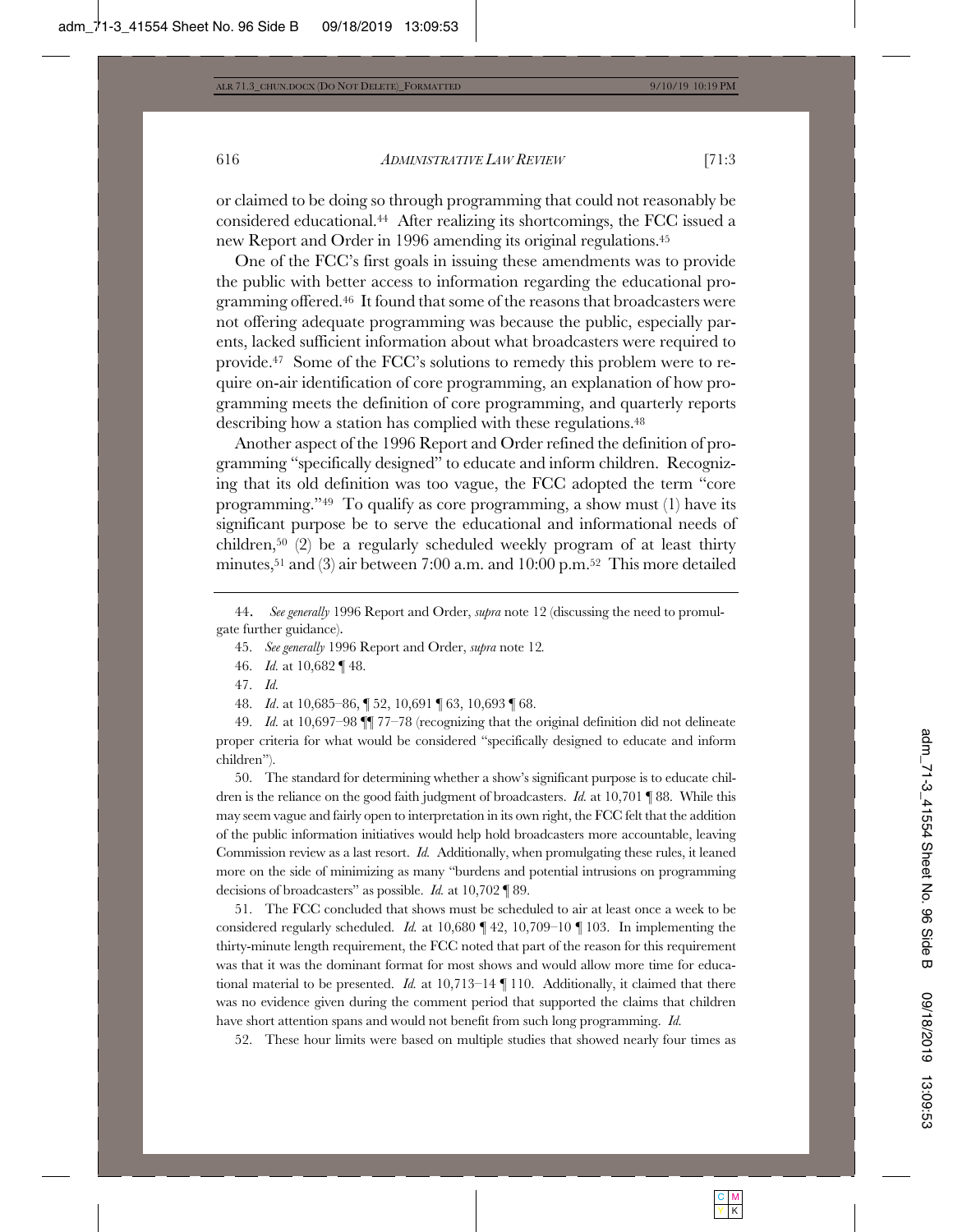definition would give broadcasters a clearer guideline for what they could show that would satisfy the "specifically designed" component of the CTA.53

The third major revision of the 1996 Report and Order was the establishment of a processing guideline that gave broadcasters clarity in how to comply with the CTA. Under this guideline, broadcasters applying to renew their licenses would have to show that they aired three hours per week, averaged over a sixth-month period, of core programming.54 The FCC remained flexible in how broadcasters could prove they had complied with this guideline, allowing two different avenues to do so: (A) checking a box on its renewal application and providing supporting information showing they had shown three hours per week of core programming; or (B) showing it had aired a package of different types of programming that, although may have been less than three hours per week, demonstrates a "commitment to educating and informing children" equivalent to the purpose of the guideline.55 Despite the FCC's initial interpretation of the CTA, it concluded that this guideline would be instrumental in enforcing the CTA while remaining "clear, fair and efficient."56

#### *3. 2004 Digital Broadcasting Revisions*

Beginning in 2009, all broadcast television stations started transmitting only via digital streams.57 In addition to the changes that needed to be made

55. *Id* at 10,723–24, ¶¶ 131–34*.* The FCC also noted that repeats and re-runs would count toward the three-hour requirement and that a "package" of programming did not imply that it all had to be related by topics. *Id.* The standard for being approved under the second category is that of a reasonable observer. *Id.*

56. *Id.* at 10,663 ¶ 6. After the CTA was first passed, the FCC interpreted it as precluding any type of quantification of its requirement that the FCC "consider the extent" that broadcasters were serving the educational and informational needs of children. *See* 1991 Report and Order, *supra* note 37 and accompanying text. Despite this initial interpretation, the FCC pointed to the fact that the language of the CTA did not explicitly prohibit the use of a processing guideline—if anything it simply did not require one—and that the use of such a guideline would further the overall goal of the CTA of increasing the availability of educational programming. *See* 1996 Report and Order, *supra* note 12, at 10,721 ¶ 125. It also believed that the three-hour-per-week requirement was a fairly reasonable benchmark for stations to hit six years after the CTA was first enacted. *Id.* 10,719 ¶ 121.

57. *See Consumer Guide: DTV Transition Did Not Require Cable Systems to Switch to Digital*, FCC,

many children watched television by 7:00 a.m. as opposed to the originally suggested 6:00 a.m. limit. *Id.* at ¶ 99. Further, the studies also showed that most broadcasters aired a significant percentage—roughly twenty percent—of their educational programming prior to 7:00 a.m., meaning that most educational programming was being shown when most children were not watching. *Id.* at 10,707–08 ¶ 100.

<sup>53.</sup> *Id.* at 10,699 ¶ 80.

<sup>54.</sup> *Id.* at 10,718 ¶ 120.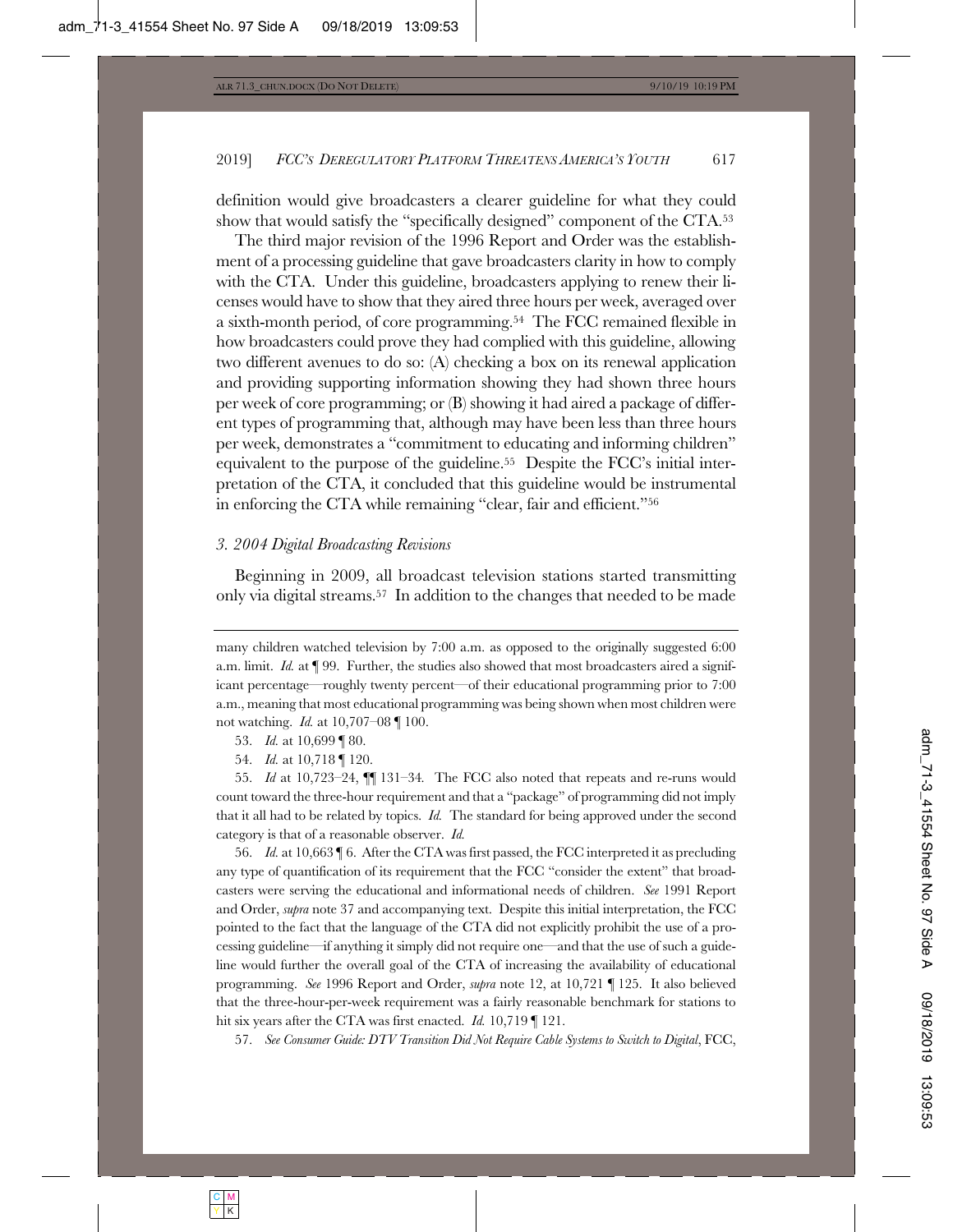to infrastructure and in individuals' homes, the children's programming rules required an update as well.58 The FCC recognized the potential challenges these additional streams would present, and sought to amend the rules to account for these obstacles in 2004.59

The first problem that the FCC addressed was the obligations of digital television broadcasters under the processing guideline.60 The agency promulgated the original rules under the "one channel per broadcaster" model that applied to analog broadcasting.61 With the introduction of digital broadcasting, broadcasters are able to stream shows not only over their main program stream, but also over multiple streams and through nonvideo services such as subscription video services.<sup>62</sup> This led the FCC to amend its threehours-per-week processing guideline to impose additional requirements on digital television broadcasters, which provide additional streams, channels of free video programming, or both.63 These broadcasters would have to provide an additional half hour per week of core programming for every increment of one to twenty-eight hours of free video programming they offered in addition to their main program stream.64 Multiple streams also open the door for broadcasters to simply replay the same core programming, so the FCC required that at least fifty percent of such programming not be repeated during the same week.65

The 2004 Report and Order also amended the FCC's preemption standards.66 Under the agency's original regulations, core programming had to be scheduled regularly, airing at least weekly.67 However, if programs such as breaking news telecasts or live sports preempted a regularly scheduled

58. *See generally* Sam Sewall, *The Switch from Analog to Digital*, NIELSEN (Nov. 2, 2009), https://www.nielsen.com/us/en/insights/news/2009/the-switch-from-analog-to-digital-tv. html (reviewing the process of the transition away from analog television).

59. *See* Children's Television Obligations of Digital Broadcasters, 19 FCC Rcd. 22,943, 22,948 ¶ 13 (2004) [hereinafter 2004 Report and Order].

- 60. *Id.* at 22,944 ¶ 2.
- 61. *Id.* at 22,950 ¶ 18.
- 62. *Id.* at 22,949 ¶ 15.
- 63. *Id.* at 22,950–51 ¶¶ 19–20.
- 64. *Id.*

65. *Id.* at 22,952 ¶ 23. The FCC noted, however, that repeated viewing of the same programming can be beneficial for children. *Id.* It also gave broadcasters flexibility during the digital transition in not counting core programs that were repeated on both the analog and digital streams. *Id.*

66. *Id.* at 22,957–58 ¶¶ 39–41.

67. *See* 1996 Report and Order, *supra* note 12, at 10,711 ¶ 105.

https://www.fcc.gov/consumers/guides/dtv-transition-did-not-require-cable-systems-switch -digital (last updated Sept. 14, 2017).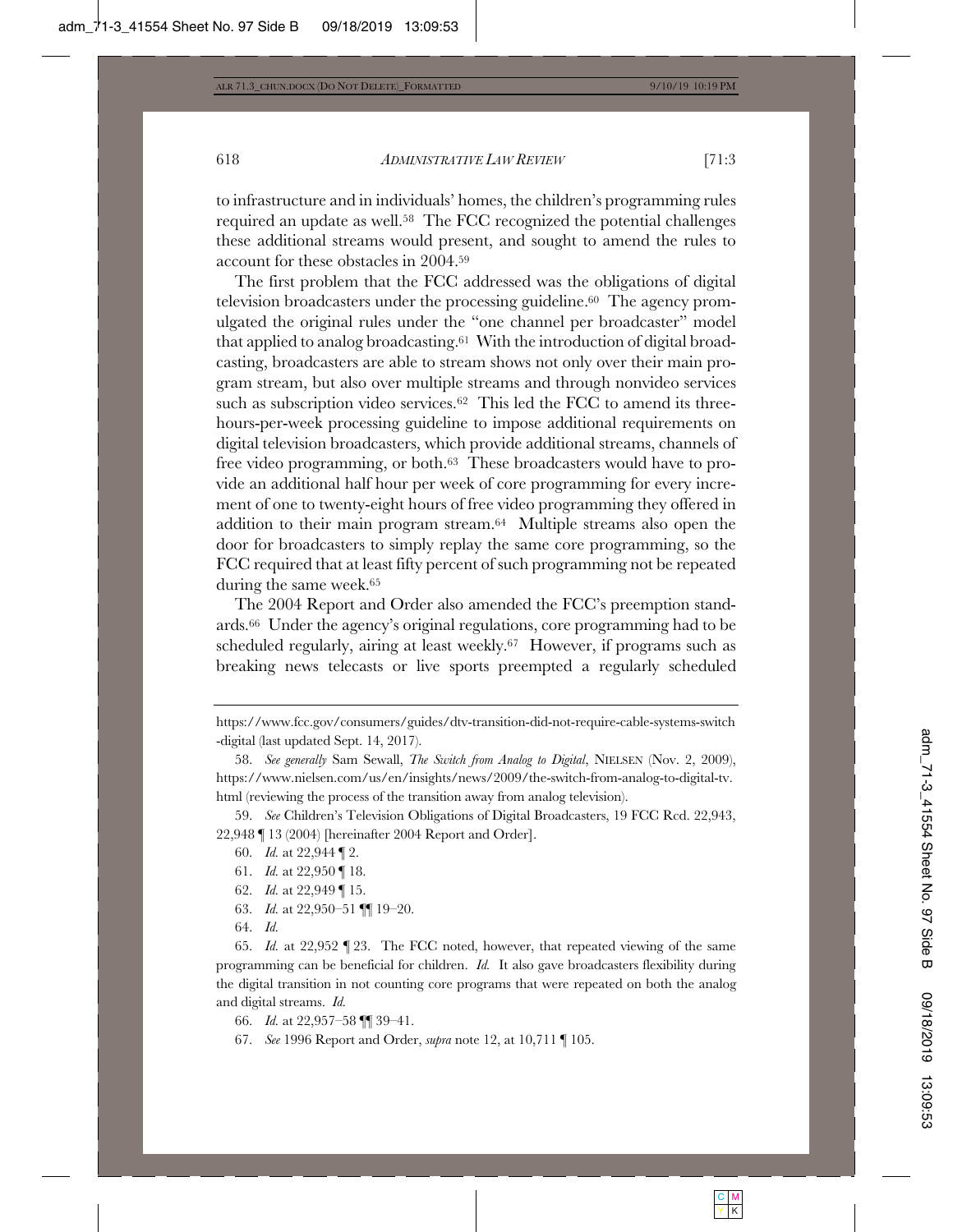program, the FCC had the discretion to determine if the preempted core programming could still count toward the station's processing guideline requirement.68 Initially, the FCC was fairly strict in requiring stations to reschedule preempted core programming to count toward the station's processing guideline requirement; however, the FCC took a more lenient approach with breaking news.69 In the 2004 Report and Order, the FCC decided to apply the same standard to digital broadcasters.70 However, for digital broadcasters, the FCC would not consider programming preempted if it was moved to the same time slot on another stream that the broadcaster offers.71

The other main amendment that the FCC made to its regulations regarding educational programming for children was the introduction of the E/I symbol to identify core programming.<sup>72</sup> In the 1996 Report and Order, the FCC merely stated that broadcasters had to identify core programming on air in some manner—there was no standardized way to do so.73 Realizing the problems this created, the FCC adopted the E/I symbol as the standard core programming icon, and required broadcasters to show it on screen for the duration of the program.74 The FCC concluded that this slight clarification would not burden broadcasters since most broadcasters already displayed some sort of on-screen identifier.75

#### *4. 2006 Reconsideration and Joint Proposal*

The last time the FCC made amendments to its children's programming rules was in 2006, when it responded to petitions for reconsiderations of the 2004 Report and Order.76 After the FCC issued its 2004 Report and Order,

- 71. *Id.* at 22,958 ¶ 40.
- 72. *Id.* at 22,959 ¶ 46 (abbreviating "educational and informational programming" to E/I).
- 73. *See* 1996 Report and Order, *supra* note 12, at 10,683 ¶ 49, 10,685–86 ¶ 51.

74. *See* 2004 Report and Order, *supra* note 59, at 22,958–59 ¶¶ 43–45. The FCC cited to several studies and comments that it received prior to implementing this Order that claimed the use of different symbols to identify core programming, such as a light bulb on one channel and a bald head with glasses on another, confused parents and impaired "their ability to choose core programming for their children." *Id.* at 22,959 ¶ 45. One study even found that only one in seven parents knew the meaning of the E/I symbol due to the many different ones used. *Id.* at 22,958–59 ¶ 43.

75. *Id.* at 22,959 ¶ 46.

76. Children's Television Obligations of Digital Television Broadcasters, Second Order on Reconsideration and Second Report and Order, 21 FCC Rcd. 11,065 (2006) [hereinafter 2006 Reconsideration Order].

<sup>68.</sup> *See* 2004 Report and Order, *supra* note 59, at 22,956 ¶ 36.

<sup>69.</sup> *Id.*

<sup>70.</sup> *Id.* at 22,957 ¶ 39.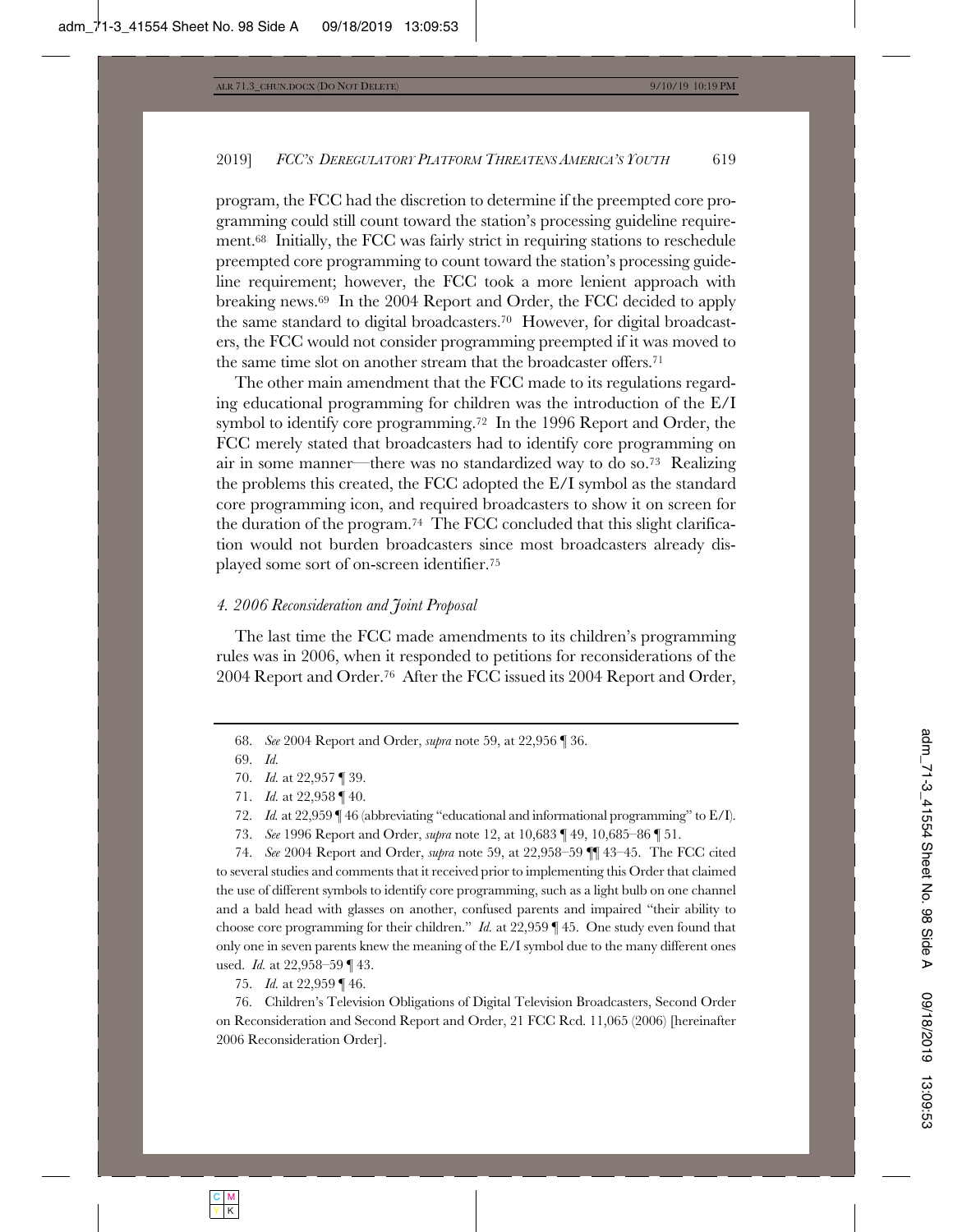children's television advocates and groups from the cable and broadcast industries expressed concerns over the rules and filed a joint proposal.<sup>77</sup>

In its 2006 Reconsideration Order, the FCC adopted the joint proposal and clarified some of its policies.78 First, the FCC retained its multicasting rule but acknowledged and accepted the joint proposal's clearer rendition of it.79 It also got rid of the ten percent cap it had implemented on preempted programs, instead deciding to return to its case-by-case approach in determining whether a broadcaster has engaged in excessive preemption of core programming.80

The KidVid Notice of Proposed Rulemaking (NPRM) issued in the summer of 2018 was the first hint of the FCC's desire to update these regulations in over a decade.81 While some of the regulations may appear to be outdated and in need of amending, the current deregulatory agenda of the FCC poses many of the same problems that emerged when the original KidVid rules were first implemented twenty-eight years ago.

#### II. CONFRONTING THE CURRENT DEREGULATORY AGENDA

Under the current leadership, the FCC is undergoing a deregulatory era similar to that of the 1980s.<sup>82</sup> The media industry is in the midst of a digital transition that, although does not pose any technical obstacles such as those faced in 2009, has an even greater effect on providers and the marketplace as a whole. The continued emergence of the Internet as a ubiquitous source of information and entertainment, along with the introduction of over the top media services like Netflix, Hulu, and Amazon, has created even more competition for broadcasters.83 These new media have put pressure on traditional broadcast and cable providers to keep up with the changing landscape.84

79. *See id.* at 11,072 ¶¶ 17–18 (pointing out that the joint proposal's definition was "not a change in the rule, but rather a clearer statement of what the rule was intended to cover").

80. *See id.* at 11,076–77 ¶ 28.

81. *See In re* Children's Television Programming Rules Modernization of Media Regulation Initiative, 33 F.C.C. Rcd. 7041, p. 37 (2018) (statement of Commissioner O'Rielly).

82. Kastrenakes, *supra* note 2.

83. *See* Shaw, *supra* note 14. Over the top (OTT) providers are having a detrimental effect on commercial programming and advertisements, which already give broadcasters and cable providers economic incentives to produce those shows. Free educational programming has even less of such an incentive. *See also* Elizabeth Ryder, Nexstar Broadcasting, Inc., Comments on KidVid NPRM, 5–7 (Sep. 24, 2018), https://www.fcc.gov/ecfs/filing/ 10924225855695 (noting that traditional television viewership has declined dramatically for almost all age groups).

84. Many traditional broadcasters and cable networks are now offering streaming

<sup>77.</sup> *See id.* at 11,066 ¶ 2.

<sup>78.</sup> *Id.* at 11,066 ¶ 3.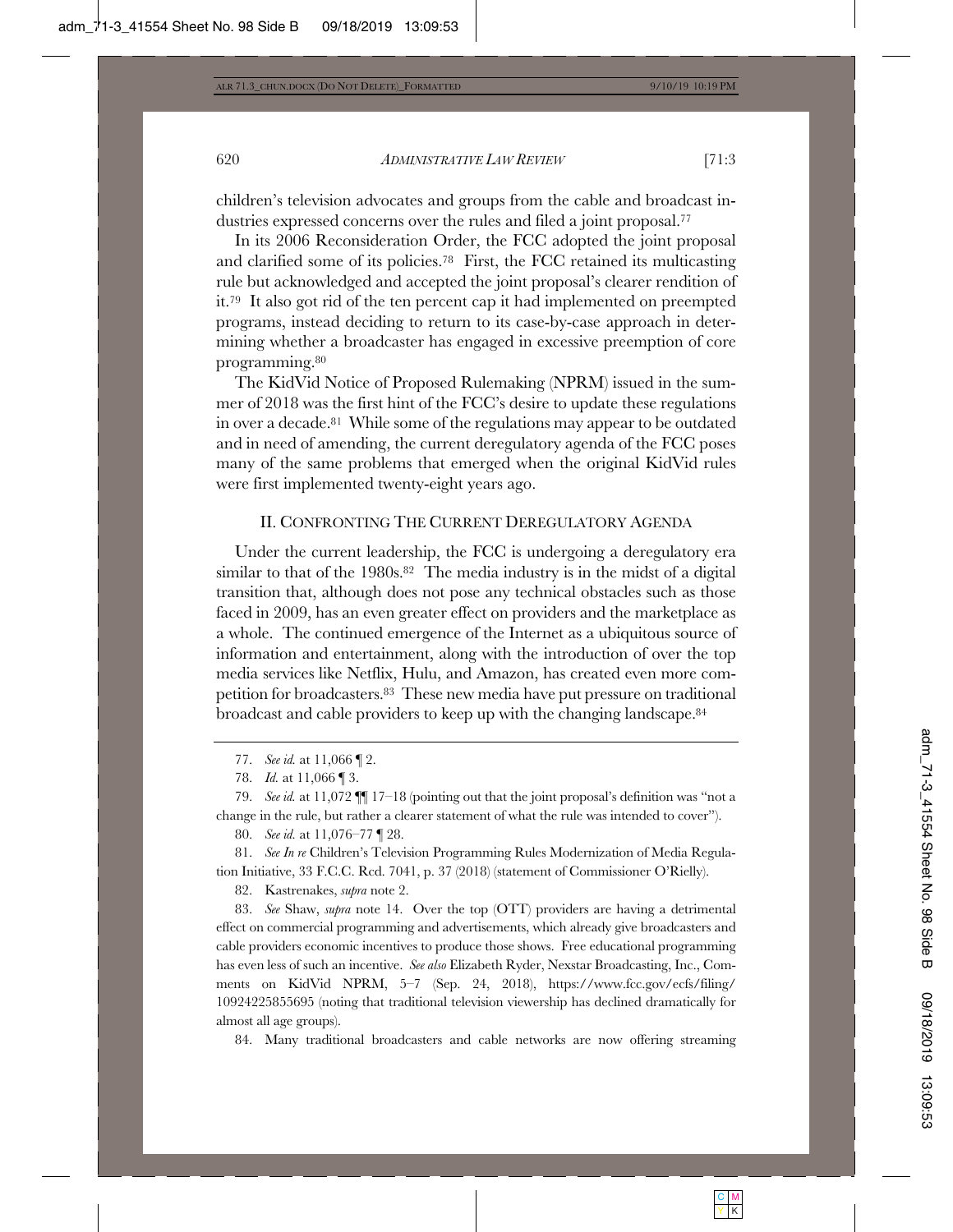As broadcasters fight to stay competitive, educational programming for children will likely face greater pushback. Part of the reason that Congress implemented the CTA in the first place was because it recognized the harm that deregulation of the media industry would pose to children, especially since this area was largely neglected due to the lack of economic incentives providing such programming presented.85 In addition to the FCC's recent rollback of regulations in other areas of the communications industry, maintaining the KidVid Rules has presented new challenges.86

#### *A. KidVid in the Face of Restoring Internet Freedom*

The repeal of net neutrality rules at the end of 2017 was the most notable action that the FCC took in this current era of deregulation.87 The goal of the Net Neutrality Order was to increase competition, which in turn would increase investment into infrastructure development.88 Most of the public was concerned with how this would affect its access to the internet, whether it be internet service providers' (ISP's) ability to throttle connections or

services of their own in an effort to compete with Netflix and Hulu. *See generally* Nick Reilly, *Nickelodeon's New Streaming Service is Filled With All Your '90s Favorites*, NEW MUSICAL EXPRESS (Aug. 29, 2018, 4:52 PM), https://www.nme.com/news/tv/nickelodeons-new-streaming-ser vice-filled-90s-favourites-2372114 (explaining Nickelodeon's new service which streams its shows from the 1990's); Mike Sorrentino & Joan E. Solsman, *Disney+ Streaming Service: Release Date, Price, Shows and Movies to Expect*, CNET (July 16, 2019, 6:00 AM), https://www.cnet.com/ how-to/disney-disneyplus-streaming-service-name-release-date-shows-movies-to-expect/ (noting the different programs available on Disney's new streaming service and its competitive pricing); Brian Steinberg, *NBC News Unveils 'Signal' Streaming-Video Service*, VARIETY (Oct. 24, 2018, 10:00 AM), https://variety.com/2018/digital/news/nbc-news-unveils-signal-streaming-videoservice-1202992177/ (describing NBC's new service which streams original news content).

85. *See* Children's Television Act of 1990, Pub. L. 101-437, §§ 102, 103. Stat. 996, 997– 98 (1990) (establishing the National Endowment for Children's Educational Television due to the lack of funds and lack of economic incentives that broadcasters and cable providers had to do so); 2004 Report and Order, *supra* note 59, at ¶ 27 ("The history of children's television regulation shows that, in the absence of specific requirements, broadcasters have not provided sufficient programming that serves the educational and informational needs of children.").

86. *See In re* Children's Television Programming Rules Modernization of Media Regulation Initiative, 33 F.C.C. Rcd. 7041, p. 30–31 (2018) (statement of Chairman Pai).

87. *See generally* Caitlin Cruz, *What Are the New Net Neutrality Rules? The Restoring Internet Freedom Order Just Took Effect*, BUSTLE (June 11, 2018), https://www.bustle.com/p/what-are-thenew-net-neutrality-rules-the-restoring-internet-freedom-order-just-took-effect-9364535; Salvador Rizzo, *Will the FCC's Net Neutrality Repeal Grind the Internet to a Halt?*, WASH. POST (Mar. 5, 2018), https://www.washingtonpost.com/news/fact-checker/wp/2018/03/05/will-thefccs-net-neutrality-repeal-grind-the-internet-to-a-halt/?utm\_term=.b74d2841e84b.

88. *See* Net Neutrality Order, *supra* note 3.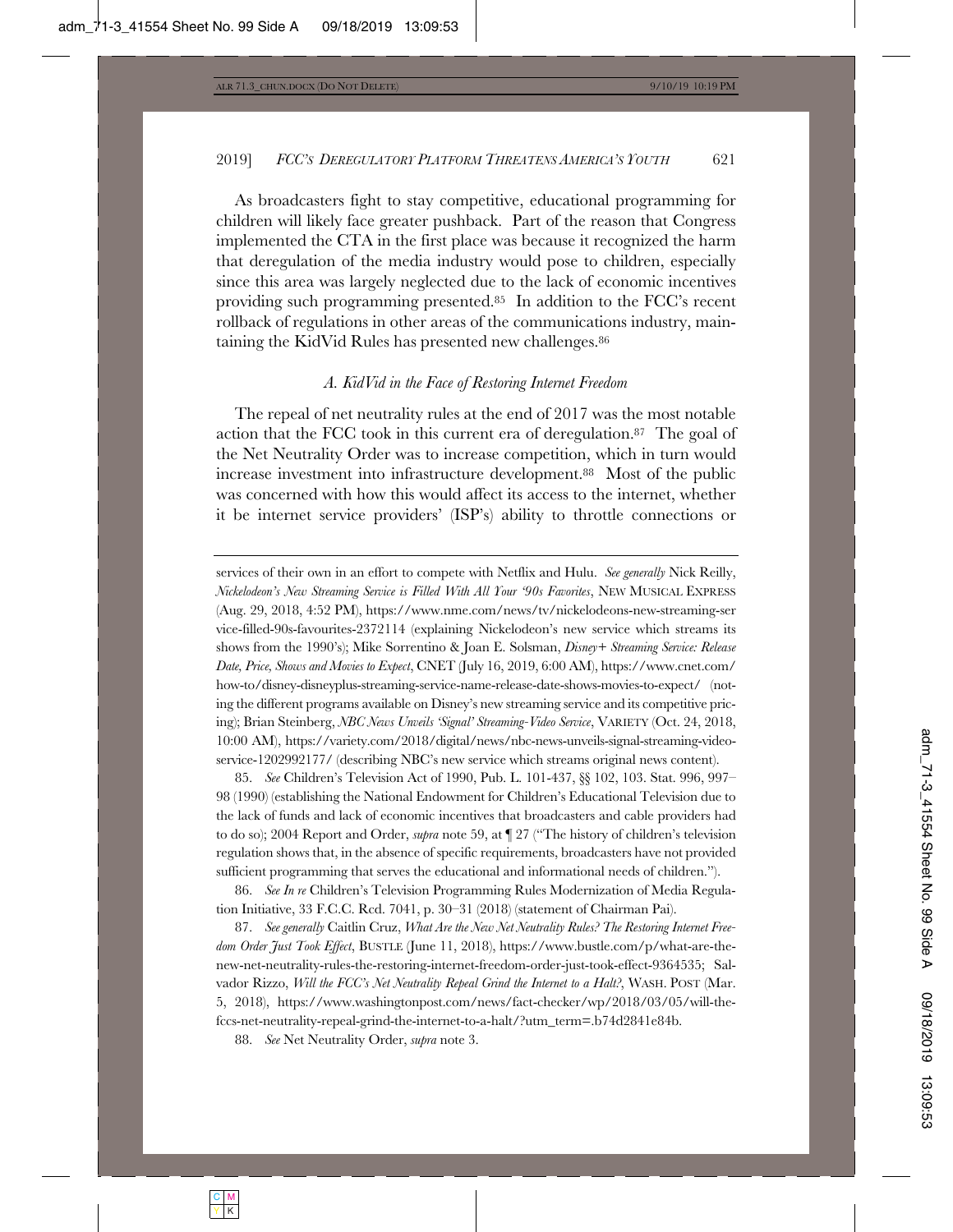charge more for access to certain sites.89 Yet the effects of the Net Neutrality Order have more reach and potential consequences than simply giving ISP's more leeway to up their prices.90

Before the digital transition in 2009, the FCC realized that the new ability to multicast on different streams would present problems for the KidVid Rules.91 Instead of scrapping the regulations already in place, it understood that it needed to apply the rules to these new media to ensure that the purpose of the CTA continued to be upheld. 92 The Restoring Internet Freedom Order makes a similar application much harder, if not impossible.<sup>93</sup>

By reclassifying broadband internet from a Title II telecommunication service to a Title I information service, the FCC effectively eliminated its ability to regulate such entities.94 The FCC can impose much more stringent,

90. *See generally* Daniel Habif, Comment, *Getting Your Cake but Not Eating It Too: The Effect of Net Neutrality Repeal on Broadband Infrastructure Deployment*, 4 ADMIN. L. REV. ACCORD 1 (2018), http://www.administrativelawreview.org/wp-content/uploads/2018/09/Habif\_Final-.pdf (providing insight on the ramifications of the FCC's net neutrality repeal and recommendations on moving forward).

91. *See* 2004 Report and Order, *supra* note 59, at 22,948 ¶ 13.

92. *See id.* at 22,944 ¶ 1 ("Our goals in resolving these issues are to provide television broadcasters with guidance regarding their obligation to serve children as we transition from an analog to a digital television environment, and to improve our children's programming rules and policies.").

93. *See generally* Net Neutrality Order, 83 Fed. Reg. 7852 (Feb. 22, 2018). A telecommunication service is the "offering of telecommunications for a fee directly to the public, or to such classes of users as to be effectively available directly to the public, regardless of the facilities used." *See* 47 U.S.C. § 153(53) (2012). An information service is "the offering of a capability for generating, acquiring, storing, transforming, processing, retrieving, utilizing, or making available information via telecommunications, and includes electronic publishing, but does not include any use of any such capability for the management, control, or operation of a telecommunications system or the management of a telecommunication service." *See id.*  § 153(24). *See generally* Net Neutrality Order, 83 Fed. Reg. 7852 (Feb. 22, 2018). The Net Neutrality Order reclassified broadband internet from a Title II telecommunication service to a Title I information service. *Id.*

94. *See* Verizon v. FCC, 740 F.3d 623, 632–33 (D.C. Cir. 2014); Comcast Corp. v. FCC, 600 F.3d 642, 644 (D.C. Cir. 2010). The D.C. Circuit established that the FCC only has a limited ability to regulate Title I services. *See also* Am. Library Ass'n v. FCC, 406 F.3d 689, 691–92 (D.C. Cir. 2005) (outlining the specific circumstances in which Title I entities may be regulated).

<sup>89.</sup> *See generally* Chuong Nguyen, *With Net Neutrality Gone, Carriers Throttle YouTube, Netflix, Other Streamers*, DIGITAL TRENDS (Sept. 5, 2018, 9:46 AM), https://www.digital trends.com/computing/carriers-throttling-netflix-youtube/; Mike Snider and Jefferson Graham, *Net Neutrality Rules Are Dead. Will My Internet Bills Go Up?*, USA TODAY (Dec. 14, 2017, 9:50 AM), https://www.usatoday.com/story/tech/talkingtech/2017/12/14/net-neutralityrules-dead-my-internet-bills-go-up/952839001/.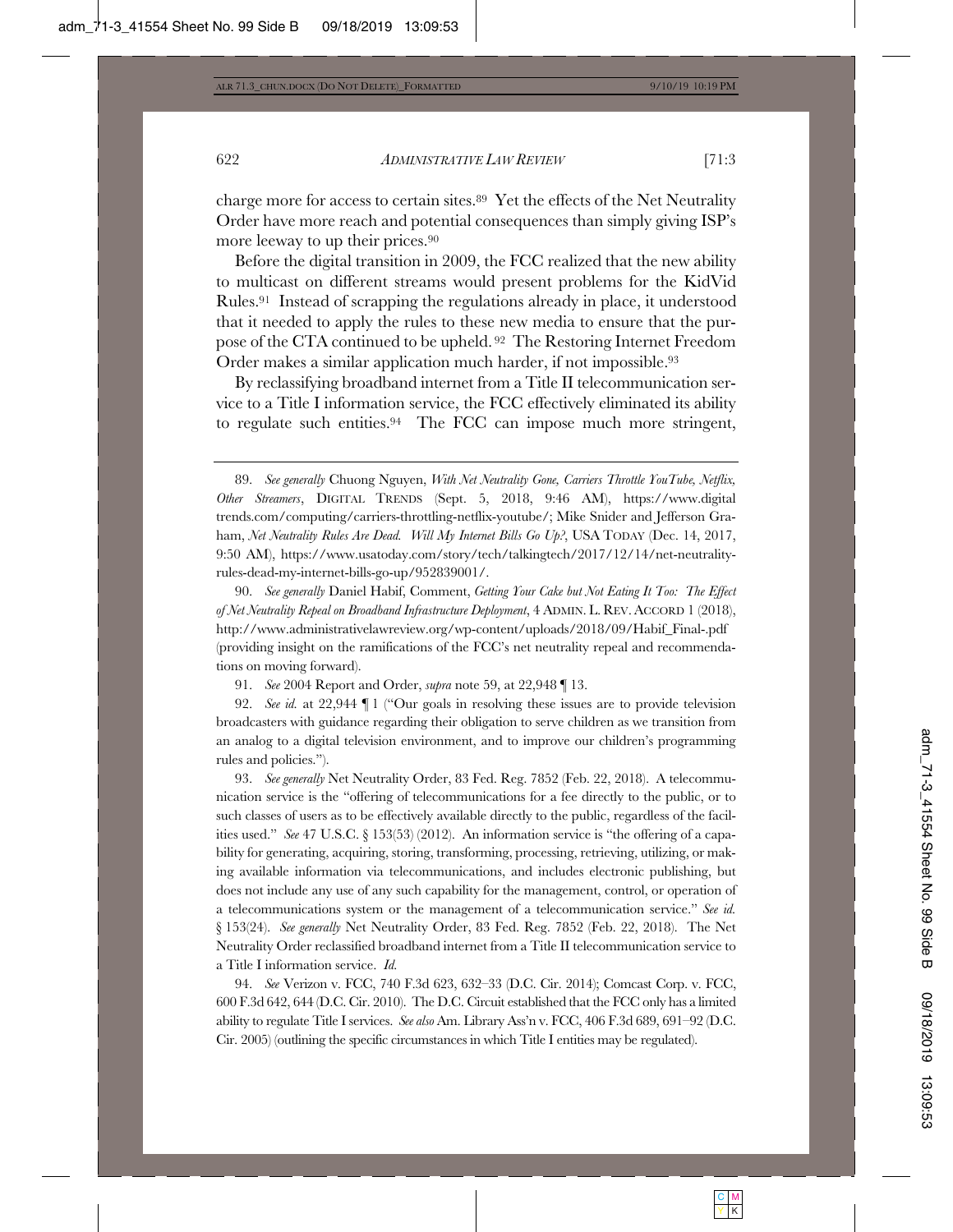mandatory regulations on Title II services, which include broadcast services.95 The reclassification to a Title I service means that the FCC can only use its ancillary power to regulate the internet.96 So, while the Internet provides an unlimited amount of information that could be beneficial for children's educational needs, there is no way for the FCC to ensure that would happen.97

## *B. "Bridging the Digital Divide"*

Since Ajit Pai was appointed Chairman, one of the FCC's main initiatives has been to expand broadband networks to all Americans, especially those in rural areas.98 By the end of 2016, roughly ninety-two percent of Americans had access to fixed terrestrial broadband of 25 Mbps/3 Mbps and mobile LTE speeds of 5 Mbps/1 Mbps—the minimum standard for download speeds.99 However, when broken down between rural and urban areas, those

97. The KidVid Rules also do not apply to cable providers, as courts have held that its authority to regulate is limited to general broadcasters. *See Comcast Corp.*, 600 F.3d at 661 (holding that the FCC's authority to regulate rates is limited to "basic tier" service). Additionally, in *Comcast Corp.* the D.C. Circuit held that this ancillary authority does not extend to Comcast's Internet service. *Id.*

98. *See generally* Bridging the Digital Divide for All Americans, FCC, https://www.fcc.gov /about-fcc/fcc-initiatives/bridging-digital-divide-all-americans (last visited Mar. 20, 2019) (statement of Chairman Pai) ("Since my first day as Chairman of the FCC, my number one priority has been closing the digital divide and bringing the benefits of the Internet age to all Americans.").

99. *See* FCC, 2018 BROADBAND DEPLOYMENT REPORT 58 (2018), available at https://www.fcc.gov/reports-research/reports/broadband-progress-reports/2018-broadba nd-deployment-report; Micah Singleton, *The FCC Has Changed the Definition of Broadband*, THE VERGE (Jan. 29, 2015, 11:48 AM), https://www.theverge.com/2015/1/29/7932653/fccchanged-definition-broadband-25mbps (noting that increase in the minimum standard effectively eliminated Digital Subscriber Line (DSL) services, which are delivered via telephone lines, from being considered up to par). These speeds are the standard for what is considered "broadband" internet connection. *See* FCC, 2015 BROADBAND DEPLOYMENT REPORT 3 (2015), https://www.fcc.gov/reports-research/reports/broadband-progress-reports/2015 broadband-progress-report. Thus, if a service does not meet those standards then it cannot be considered broadband. *Id.*

<sup>95.</sup> Title II common carriers may only charge reasonable rates and must contribute to the federal "universal service" fund. Nat'l Cable & Telecomms. Ass'n v. Brand X Internet Servs., 545 U.S. 967, 975 (2005).

<sup>96.</sup> The D.C. Circuit established a two-part test in *Am. Library Ass'n* that explains the FCC can only use its Title I ancillary power when the entity subject to regulation is classified under Title I and the proposed regulations are "reasonably ancillary to the Commission's effective performance of its statutorily mandated responsibilities." 406 F.3d at 691–92.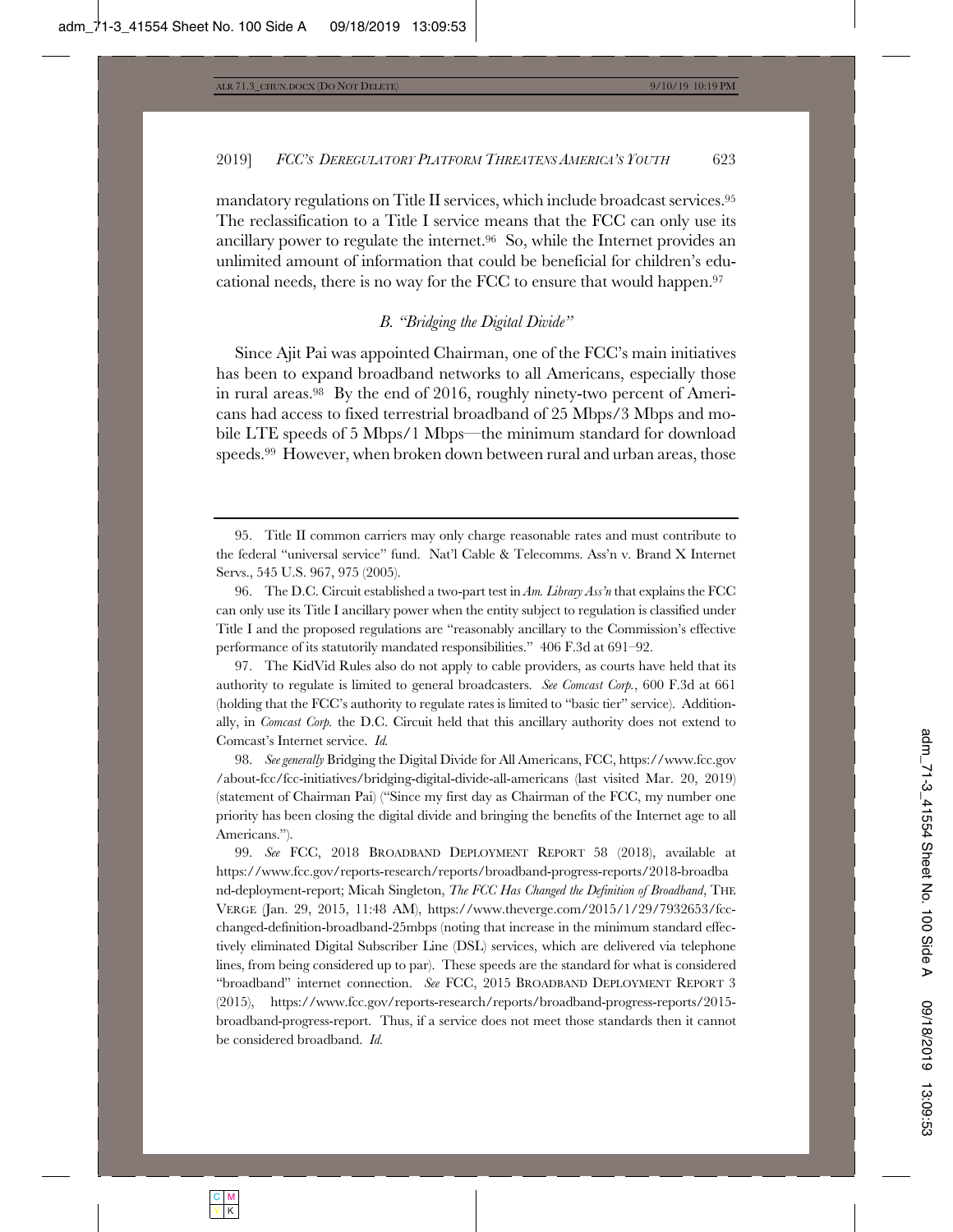numbers are 69.3% and 97.9% respectively.100

Such disparity of access contradicts much of the reasoning that the FCC gave for wanting to update the KidVid Rules.101 Although the Internet, cable providers, and over the top services are growing in popularity as individuals' preferred form of media and entertainment, many Americans still lack access to these services.102 More than 24 million individuals in the United States do not have broadband access in their homes.103 Not only is the access to Internet an issue in many of the rural and poor areas of the country, but over half of Americans cannot save enough each month to pay for a typical cable subscription.104

#### *C. Interpreting the Purpose of the KidVid Rules*

Congress first implemented the CTA because children needed additional protection when it came to television programming.105 While the FCC had managed to regulate children's television somewhat effectively before the CTA, when it started to backtrack on previous policy during the 1980s, the courts stepped in.106 In *Action for Children's Television v. FCC*107, the D.C. Circuit held that the FCC failed to give a "reasoned basis" that adequately justified eliminating its children's television commercialization guidelines.108 In attempting to rescind its children's television commercialization guidelines, the FCC merely gave a two-sentence explanation that indicated "the importance of advertising as a support mechanism for the presentation of children's programming."109 Although the D.C. Circuit accepted the validity of the FCC's determination that the marketplace would sufficiently

103. *See In re* Children's Television Programming Rules Modernization of Media Regulation Initiative, 33 F.C.C. Rcd. 7041, p. 35 (2018) (statement of Commissioner Rosenworcel). 104. *Id.*

105. *See* 136 CONG. REC. 26,850 (1990) (statement of Rep. Markey) ("It is time to put the interests of the children themselves back into the equation. Passage of the Children's Television Act of 1990 will provide broadcasters and children's program producers incentives to educate our Nation's creatively, rather than to exploit them economically.").

106. *See generally* Action for Children's Television v. FCC., 821 F.2d 741, 743 (D.C. Cir. 1987).

107*.* 821 F.2d 741 (D.C. Cir. 1987).

108. *Id.* at 746.

109. *Id.* at 744.

<sup>100. 2018</sup> BROADBAND DEPLOYMENT REPORT, *supra* note 99.

<sup>101.</sup> *See In re* Children's Television Programming Rules Modernization of Media Regulation Initiative, 33 F.C.C. Rcd. 7041, p. 30 (2018) (statement of Chairman Pai).

<sup>102.</sup> *See* VIDEO ADVERTISING BUREAU, YOU DOWN WITH OTT? AN OVERVIEW OF THE COMPETITIVE VIDEO ECOSYSTEM 11 (2018) (projecting that roughly 200 million U.S. consumers will use an OTT service or connected TV at least once a month).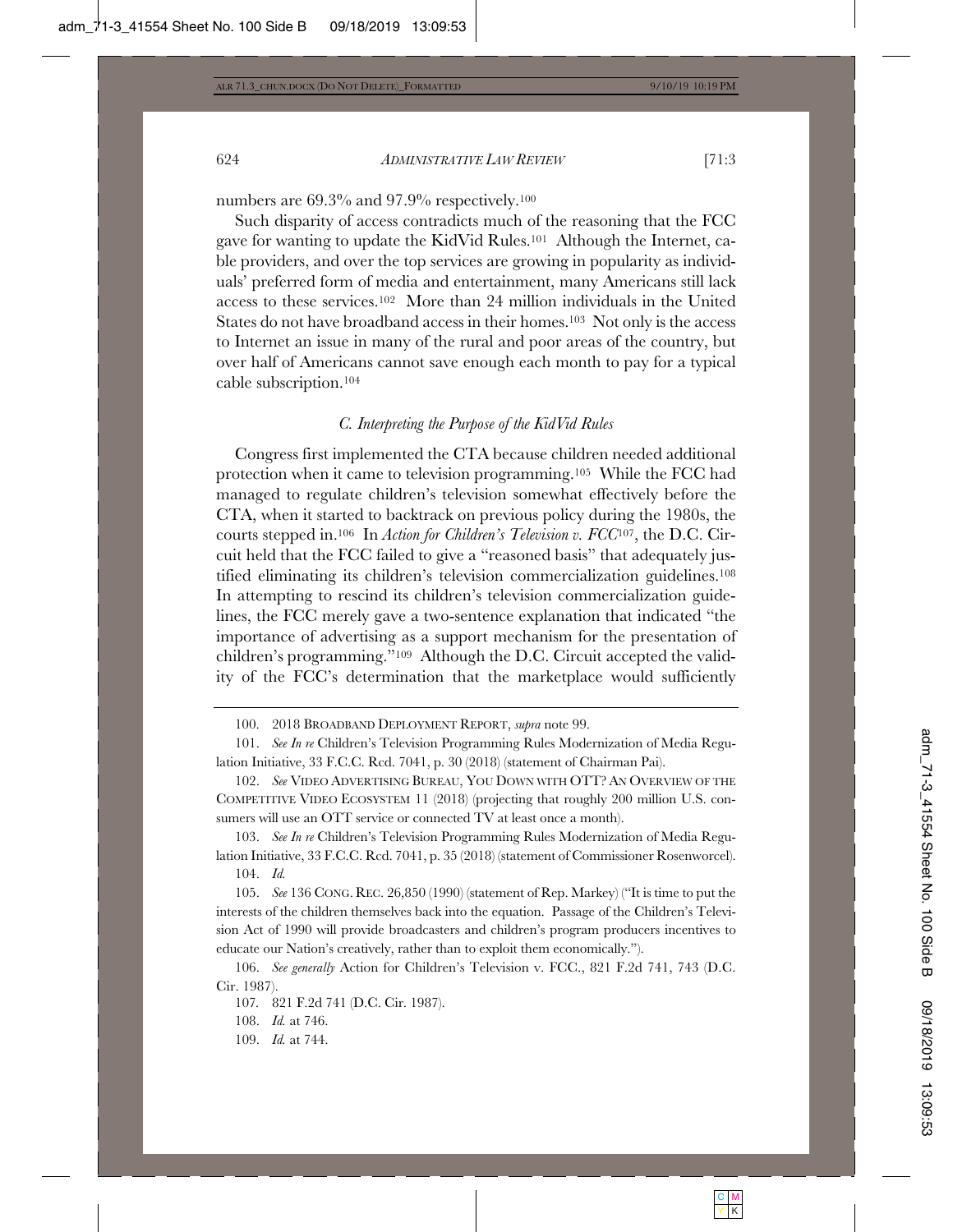regulate commercial content of television, the court specifically noted that it posed problems when applied to the "special realm" of children's television.110 It made clear that such a sudden departure from the FCC's stance on the matter up until that point could not be upheld by its "barebones" reasoning.111

Although that case was decided before Congress enacted the CTA and involved a decision made outside of any notice-and-comment proceedings, it sheds light on how courts and the FCC itself have traditionally given this area of regulation careful consideration.112 The FCC has expanded the breadth of its interpretation of the CTA over the years to ensure that it is providing adequate protections for children and limitations on broadcasters.113 The subsequent amendments to the KidVid Rules during the early 2000s show as much, indicating that the FCC recognized the shortcomings of such vague regulations and the need for more stringent rules.114

By now looking to repeal these regulations in the face of a changing marketplace, the FCC is failing to carry out the purpose of the CTA.115 Most of the proposed updates involve rescinding requirements on broadcasters because of their burdensome nature.116 Yet the CTA was meant to protect children, not broadcasters.117 Other than stating that giving broadcasters flexibility will in turn benefit children by allowing for more programming to be counted, the FCC does not offer any hard evidence to back up such claims.118 If anything, based on the history of the KidVid Rules, the marketplace cannot adequately provide the educational content that Congress has mandated they deserve.119 Nor does the fact that fewer children are watching broadcast

113. *See* 1996 Report and Order, *supra* note 56 and accompanying text, at 10,721.

114. *Id.*

115. *See* 136 CONG. REC. 36,907 (1990) (statement of Sen. Markey).

116. *See* KidVid NPRM, 83 Fed. Reg. 35,158, 35,164 ¶ 30 (proposed July 25, 2018) (to be codified at 47 C.F.R. pts. 73, 76) (concluding that the quarterly reports should be filed annually instead due to the undue burden it places on stations).

117. *See* 47 U.S.C. § 303b(a)(2) (2012) (stating that the FCC must consider the extent a broadcaster licensee "has served the educational and informational needs of children").

118. *See* KidVid NPRM, 83 Fed. Reg. at 35,159 (explaining that amending the KidVid Rules will improve broadcasters' ability to provide educational programming).

119. 134 CONG. REC. 31,694 (1988) (statement of Sen. Hollings) (claiming that it was "nonsense" to believe that the marketplace could meet children's programming needs).

<sup>110.</sup> *Id.* at 745.

<sup>111.</sup> *Id.* at 746.

<sup>112.</sup> *Id.* (stating that for almost fifteen years the FCC had regulated under the presumption that the marketplace does not adequately protect children and that the FCC had not provided any facts or analysis that proved those presumptions were "overemphasized, misguided, outdated, or just downright incorrect").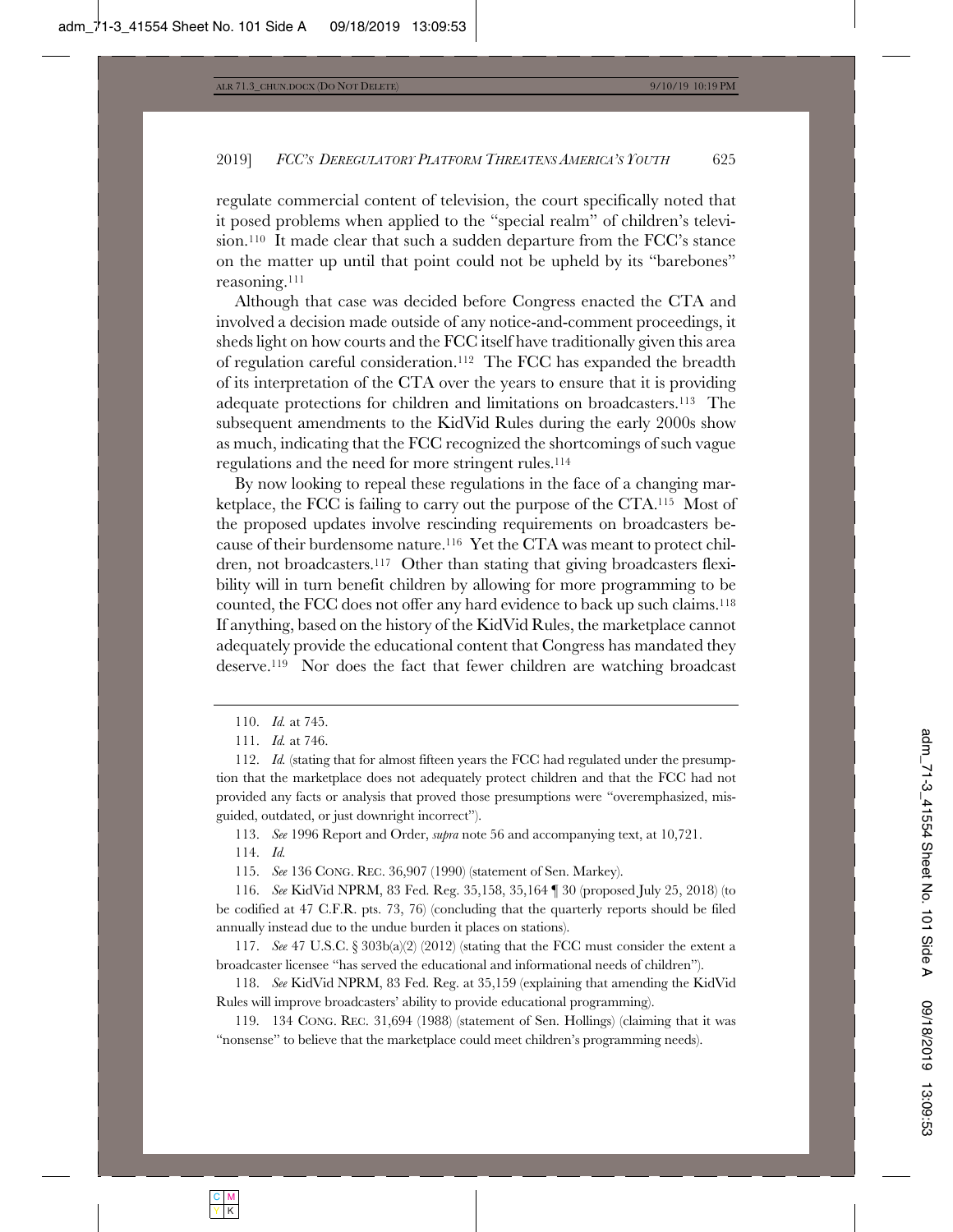television eliminate the FCC's obligation to provide programming for those who still watch TV.

#### III. KIDVID RULES IN THE DIGITAL AGE

There is no doubt that the media landscape has changed drastically after the FCC updated the KidVid Rules.120 The FCC, in issuing the KidVid Notice of Proposed Rulemaking, is seeking to amend the rules in a way that would address both this changing landscape and the need to serve the country's youth.121

The FCC is looking to update five main aspects of the KidVid Rules: (1) the "core programming" definition and requirements, (2) the processing guideline, (3) the special sponsorship/nonbroadcast options, (4) regulation of multicasting stations, and (5) preemption requirements.122 The FCC can still carry out the purpose of the CTA without revising these sections so much that it eliminates their effectiveness.

#### *A. Clarify Category B Under the Processing Guideline*

The Notice of Proposed Rulemaking tentatively concludes that it should eliminate the thirty-minute long, regularly scheduled per week, on-air notification, and quarterly reporting requirements that fall under what constitutes core programming.123 It also considers whether to eliminate the requirement that broadcasters must show at least three hours per week of educational programming and giving broadcasters discretion to air such programming on streams other than their main stream regardless of comparable coverage.124 Instead of eliminating them entirely, the FCC can still provide broadcasters the flexibility they need while upholding the already lenient standards of the rules by simply clarifying Category B of the processing guideline.

Under Category B, a broadcaster can have its license renewal application approved even if it does not meet the three-hour-per-week requirement as long as it can show that it aired a package of programming that demonstrates a "commitment to educating and informing children" equivalent to the

120. *See generally The State of Traditional TV: Updated with Q2 2017 Data*, MARKETING CHARTS (Dec. 13, 2017), https://www.marketingcharts.com/featured-24817 (highlighting that traditional TV viewing by 18–24-year-olds fell by 43.6% between 2012 and the second quarter of 2017).

121. *See* KidVid NPRM, 83 Fed. Reg. at 35,159 (describing how the different avenues available to children to view programming necessitate a more flexible approach to regulation).

122. *See generally* KidVid NPRM, 83 Fed. Reg. at 35,158–72 (proposing greater flexibility for broadcasters to ensure they can meet children's "educational and informational needs").

123. *Id.* at 35,170.

<sup>124.</sup> *Id.* at 35,165–66.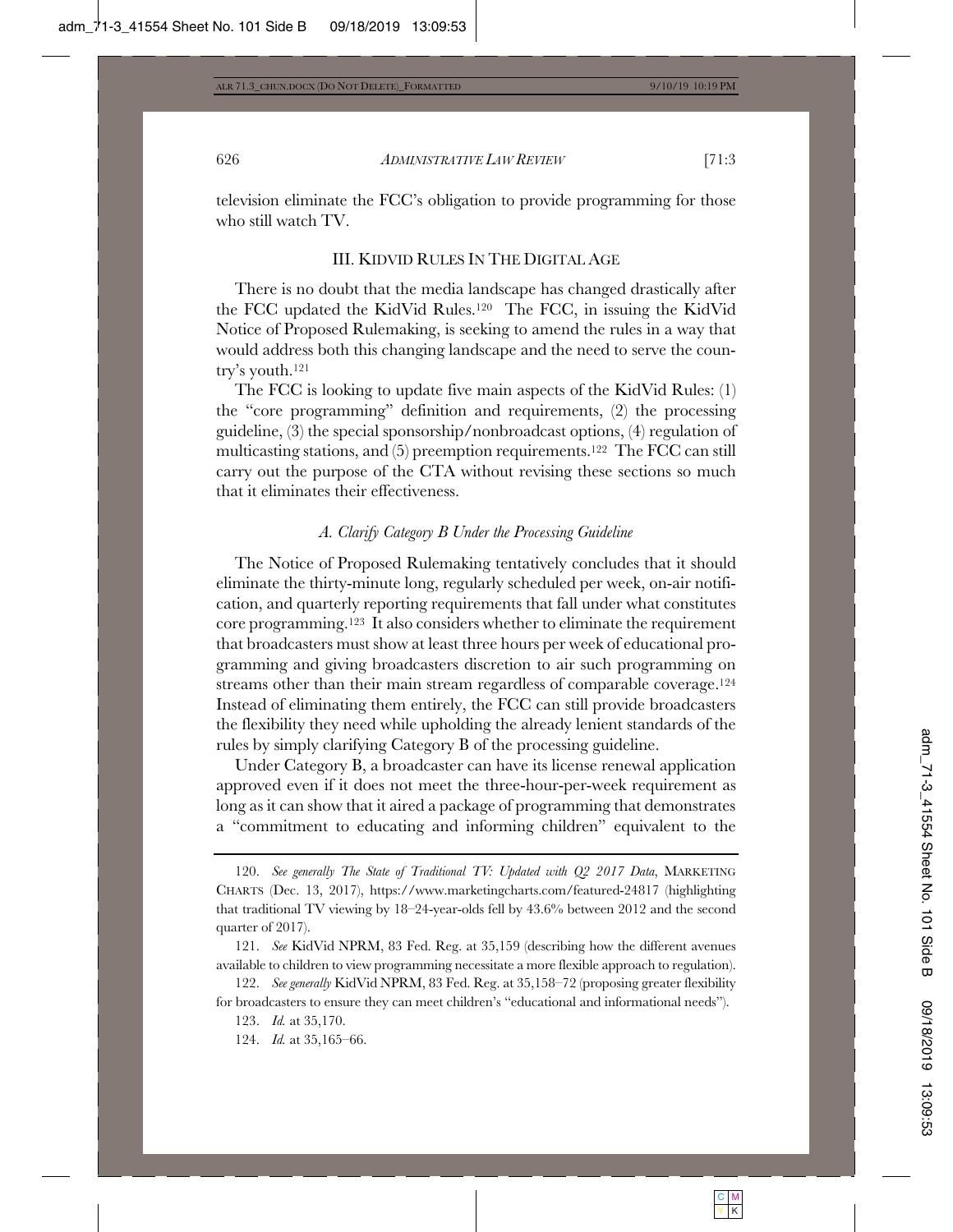programming envisioned in the guideline.125 This provides that noncore programming is potentially counted toward a broadcaster's compliance.126 However, there is no quantitative standard for this provision, as it only requires that "any reasonable observer" would be able to recognize the broadcaster's commitment to educating children in a manner equivalent to Category A.127 Broadcasters have routinely avoided being approved under Category B because it is vague and fails to give them an idea of how the FCC would consider noncore programming in its evaluation.128

By clarifying Category B's viability as an option for complying with the KidVid Rules, the FCC would provide broadcasters greater leeway. It should make clear that it will allow short form and nonregularly scheduled programming to be permissible under the rules so long as the broadcaster gives sufficient notification of the programming, at least one quarter ahead of time. This would eliminate the need to revise the reporting requirements, as the Notice of Propose Rulemaking proposes, by making the quarterly reports even more useful and beneficial for broadcasters.129 It would also no longer require the FCC to consider repealing the requirement that core programming be at least thirty minutes in length, as allowing short-form

127. *Id.*

128. *See* Rick Kaplan, Jerianne Timmerman & Emmy Parsons, Nat'l Ass'n of Broads., Reply Comments on KidVid NPRM, at 29–30 (Oct. 24, 2018), https://www.fcc.gov/ecfs/fil ing/1023887925246 (stating that "many stations are understandably reluctant" to produce this type of content under the current rules); *see also* Elizabeth Ryder, Nexstar Broadcasting, Inc., Comments on KidVid NPRM, at 7 (Sept. 25, 2018), https://www.fcc.gov/ecfs/filing /10924225855695 ("[T]he current rule disincentivizes one-time KidVid productions or specials created by broadcasters, or even other program providers, regardless of duration, since those programs would only be considered non-core programming and not necessarily cost effective or beneficial from compliance perspective.").

129. Many comments from stations and broadcasters highlighted their belief that the quarterly reports were burdensome and unnecessary. *See* Robert J. Folliard, III, Gray Television, Inc., Comments on KidVid NPRM (Sep. 25, 2018), https://www.fcc.gov/ecfs/filing/ 10925016553883 ("[S]taff at Gray's WCAV/WAHU station in Charlottesville regularly spend up to six hours each quarter filling out the reports."). By allowing broadcasters to count noncore programming toward their compliance with the KidVid Rules and requiring that they give notice, the FCC would give them more flexibility while reiterating the importance of the quarterly reports.

<sup>125.</sup> *See* 1996 Report and Order, *supra* note 12, at 10,723–24 ¶¶ 133–34.

<sup>126.</sup> *Id.* ("Although core programming is our primary focus under the Children's Television Act, we believe that specials, regularly scheduled non-weekly programs, short-form programs, and PSAs with a significant purpose of educating and informing children ages 16 and under can help accomplish the objectives of the Act and can count toward the staff-level processing guideline.").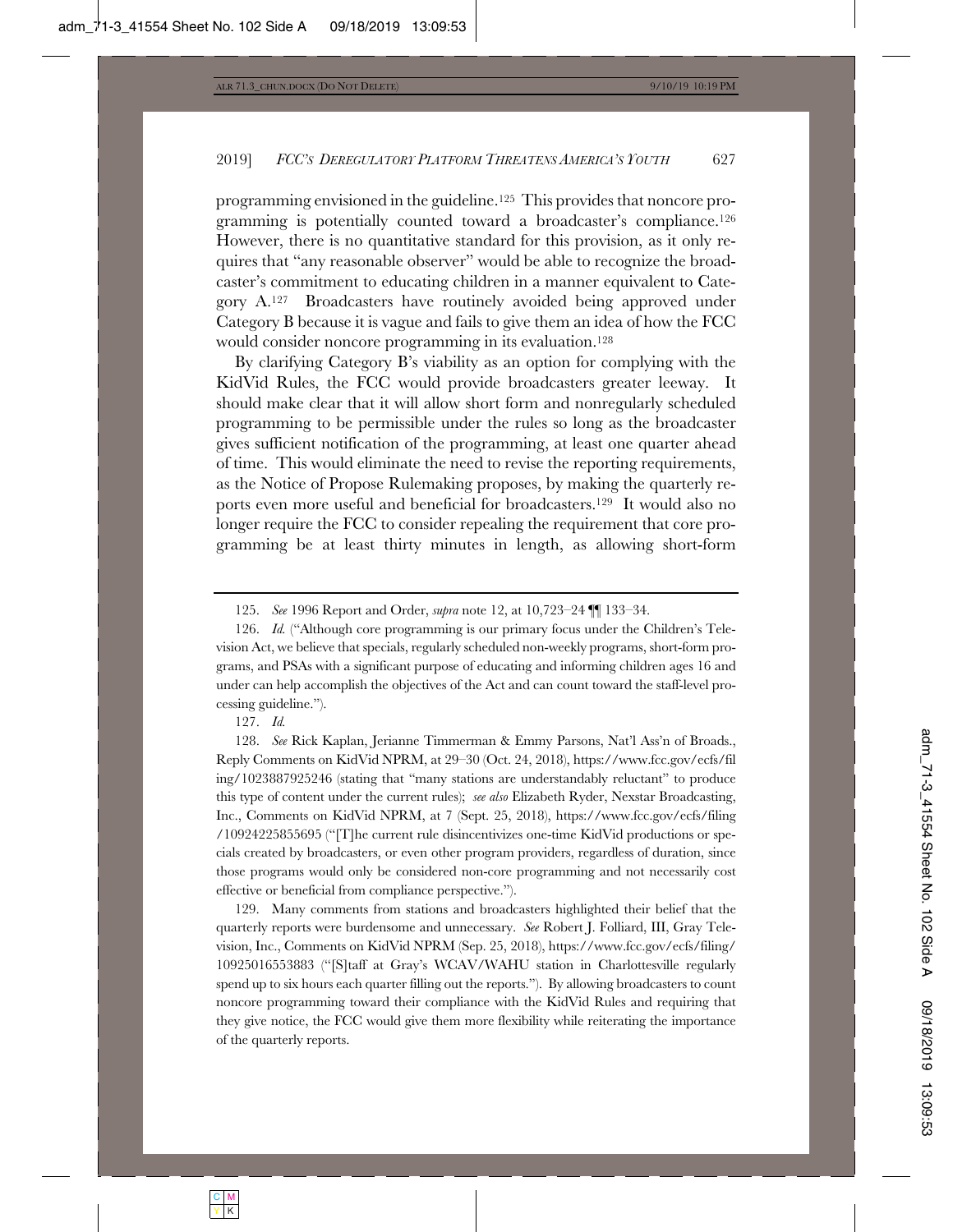programming to be considered does just that.130

Additionally, the FCC should give broadcasters a quantitative standard for how much noncore programming may be permissible. This standard should hold that broadcasters must still aim for the three-hour-per-week standard, but may be approved under Category B if they air at least two hours per week of core programming, averaged over a six-month period, and an additional twenty-four hours total of short form or nonregularly scheduled programming (or both), over the same six-month period.131 This would not only give broadcasters more flexibility in the types of shows they choose to air, but also ensure that children are receiving a sufficient amount of quality programming.132 The additional hours of noncore programming required of broadcasters that choose to pursue Category B approval will prevent all broadcasters from abandoning Category A approval, as some may find the three-hour-per-week requirement of core programming easier to comply with than airing twenty-four hours of additional programming.

#### *B. Category C: Special Sponsorship and Nonbroadcast Efforts Guideline*

In addition to clarifying Category B, the FCC could give broadcasters even more flexibility in complying with the KidVid Rules by spelling out the special sponsorship and nonbroadcast efforts avenue to obtain license approval into an informal Category C.133 Currently, the rules states that if a broadcaster does not fall within either Category A or Category B, its renewal

131. Category B only states that a broadcaster that airs "somewhat less than three hours per week" can be approved under it. *Id.* The minimum two-hour-per-week standard gives broadcasters an exact standard they can base their programming decisions on. *Id.* ("According to NAB, Category B's vague 'somewhat less than three hours per week' requirement creates uncertainty as to how much Core Programming a licensee is expected to provide.").

132. Under the current three-hour-per-week standard, broadcasters must air at least seventy-two hours of core programming over six months. The proposed two-hour-per-week standard for Category B requires a minimum of forty-eight hours of core programming, with the additional 24 hours of short form programming making up the difference. This would maintain the total amount of programming provided while allowing broadcasters the flexibility to fill in a third of their requirements with noncore programming that still meets the educational and informational needs of children.

133. *See generally* 47 U.S.C. § 303b (2012) (establishing factors to consider when determining whether to renew a license).

<sup>130.</sup> *See* KidVid NPRM, 83 Fed. Reg. 35,158, 35,166 (proposed July 25, 2018) (to be codified at 47 C.F.R. pts. 73, 76). The FCC suggests that if the thirty-minute length requirement is eliminated, then there would not necessarily be a need for Category B. *Id.* However, by revising Category B, the FCC can keep the thirty-minute length requirement in place while still allowing for other types of shows to count. *Id.* (recognizing that the need for the thirtyminute length requirement is dependent on there being a Category B).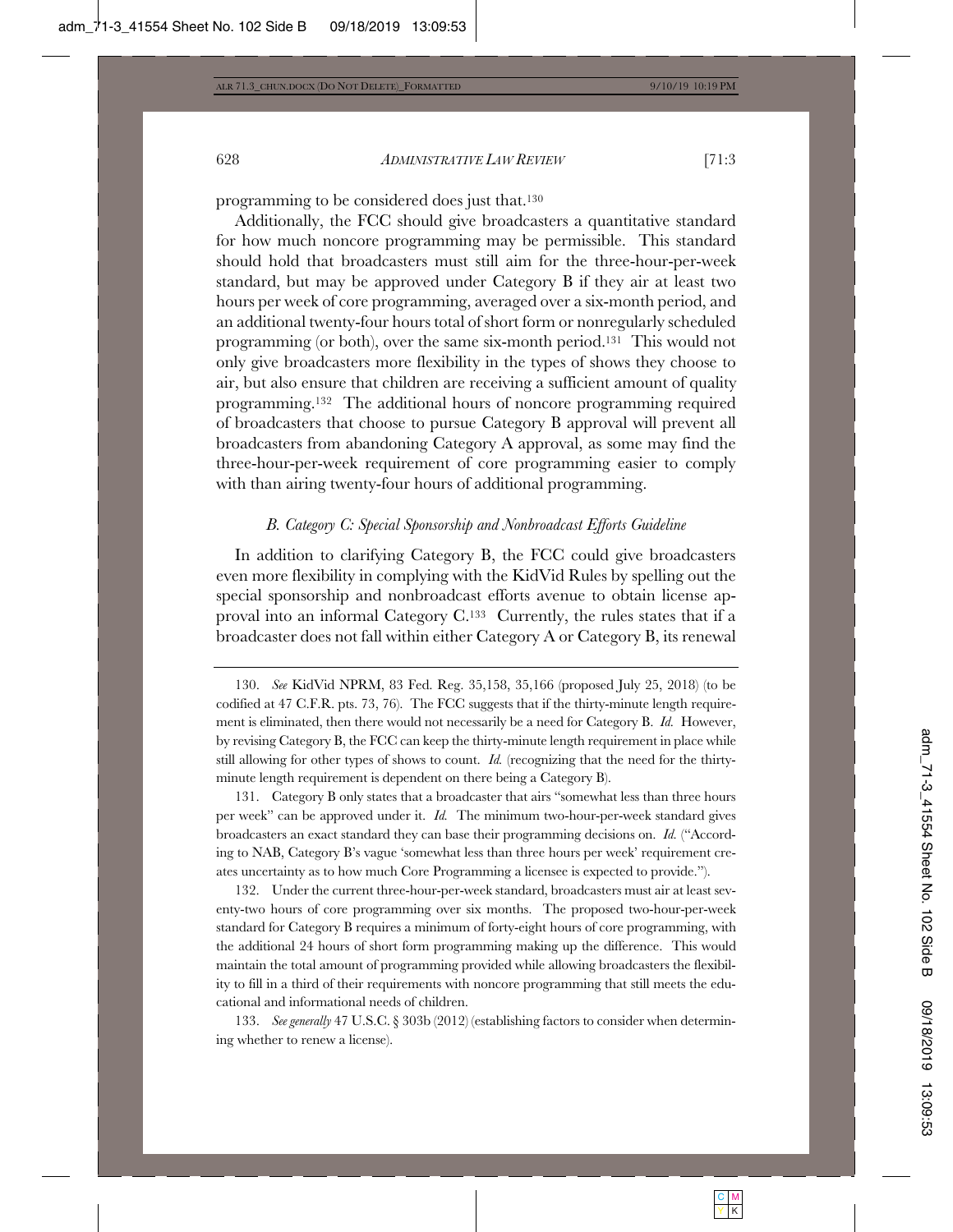application will be referred to the full Commission, which will consider other ways the broadcaster may have satisfied its CTA obligations.134 This includes considering any special sponsorship and special nonbroadcast efforts that the broadcaster has engaged in.135 A special sponsorship effort is anything a licensee does "to produce or support programming broadcast by another station" in its marketplace that meets the core programming standards.136 It defines special nonbroadcast efforts as ones that enhance "the educational and informational value"137 of a broadcaster's children's programming, and requires the broadcaster to show "a close relationship between its core programming and its [nonbroadcast] efforts."138

Despite the availability of this renewal option, few broadcasters choose to pursue it.139 The FCC could simplify this process by first specifying that broadcasters that wish to gain approval via Category C must still air a minimum of two hours of core programming per week.140 This would give the broadcasters a quantitative standard of what is required of them. Additionally, the FCC should, as it proposes, allow the Media Bureau to review applications that are seeking approval under Category C as opposed to subjecting broadcasters to a full Commission review.141

In regards to sponsorship efforts of another in-market station, the FCC should require a station that wishes to sponsor another station to, on top of its existing two-hour requirement, provide an additional two hours of programming per week. The sponsorship should be set on a minute-for-minute basis, allowing broadcasters to count every minute that they sponsor on another station toward fulfilling their total of four-hours-per-week requirement. The FCC should also retain, and emphasize, the burden on the broadcaster to demonstrate that its sponsorship increased the amount of core

- 137. *Id.* at § 303b(b)(1).
- 138. 1996 Report and Order, *supra* note 12, at 10,725 ¶ 137.

139. *See* KidVid NPRM, , 83 Fed. Reg. 35,158, 35,160 (proposed July 25, 2018) (to be codified at 47 C.F.R. pts. 73, 76) (stating that "use of this option to demonstrate compliance with the CTA is even rarer than use of Category B").

140. *See* 1996 Report and Order, *supra* note 12, at 10,725 ¶¶ 137–38 (noting that under both the special non-broadcast efforts and special sponsorship efforts, the provisions do not "relieve a broadcaster of the obligation to air core programming").

141. *See* KidVid NPRM, 83 Fed. Reg. 35,158, 35,167 (proposed July 25, 2018) (to be codified at 47 C.F.R. pts. 73, 76) (noting that establishing a "framework" could encourage broadcasters to seek out "special sponsorship efforts and special non-broadcast efforts).

<sup>134. 1996</sup> Report and Order, *supra* note 12, at 10,724 ¶ 135; *see also* 47 U.S.C. § 303b (making clear that these considerations would be made "in addition" to considering a licensee's programming).

<sup>135.</sup> *See* 47 U.S.C. § 303b(b).

<sup>136.</sup> *Id.* at § 303b(b)(2).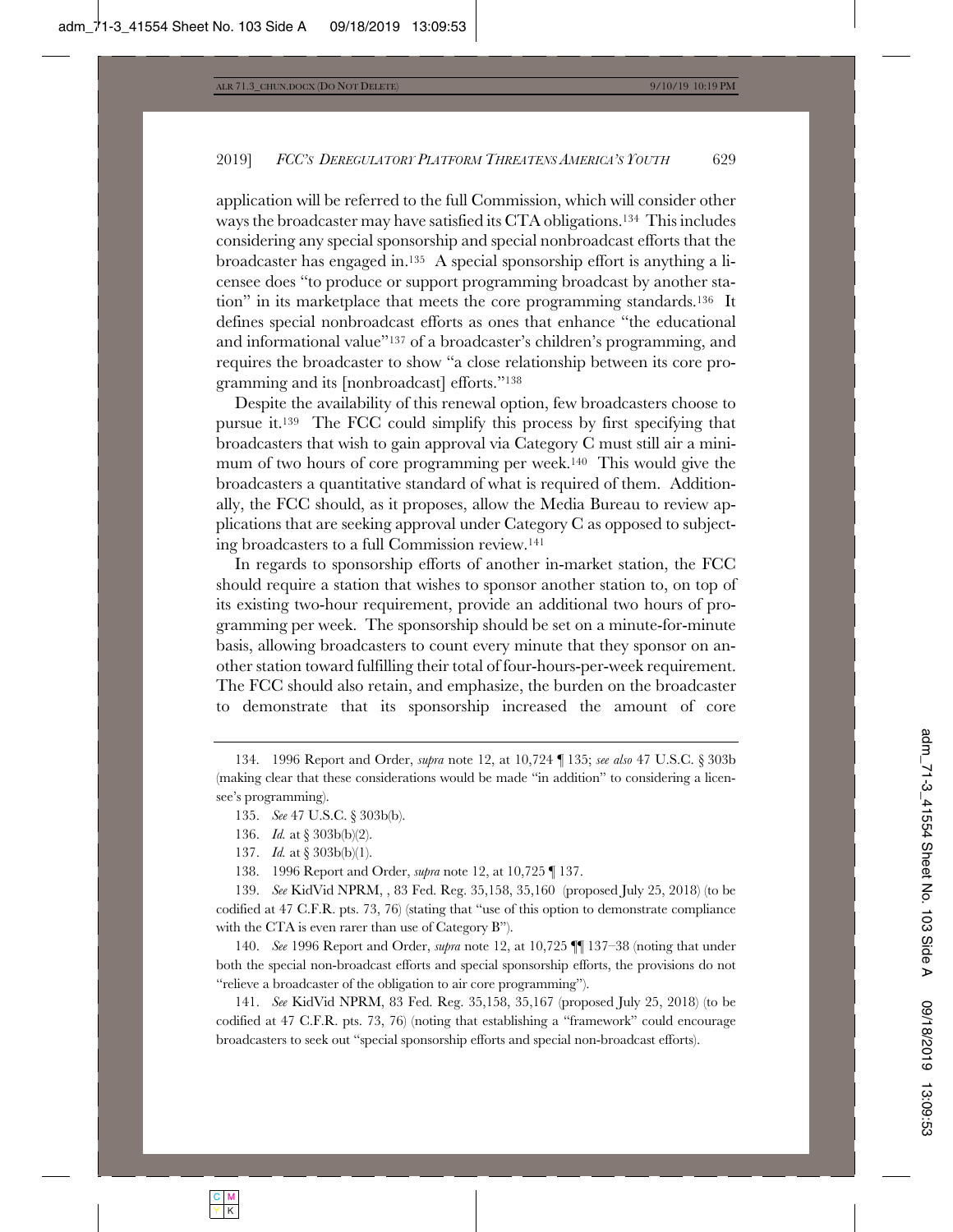programming aired on the sponsored station.142

The FCC should also clarify what types of nonbroadcast efforts are permissible. These efforts may include, inter alia, hosting or sponsoring educational events at public schools, museums, community centers, bookstores, or other areas within a local community where kids will be able to participate.143 While these would be permissible events, the FCC should also leave open the opportunity to review efforts on a case-by-case basis to give broadcasters the ability to develop their own original events. In such situations, the FCC should give broadcasters guidance in adopting similar language to that of Category B by stating it will evaluate whether there is a "commitment to educating and informing children."144 It should give broadcasters the opportunity to report any anticipated nonbroadcast educational events they may be planning to host in their quarterly reports so that the Media Bureau may review to see if the events are closely related to broadcasters' core programming.<sup>145</sup> Further, these nonbroadcast efforts should equate to a total of twelve hours over the span of six months to ensure that an adequate amount of alternative educational opportunities are provided.

Category C would give broadcasters a third option for complying with the KidVid Rules—one that gives them even greater flexibility. By requiring the broadcaster to air a minimum of two hours of core programming, it upholds a broadcaster's CTA obligations.146 The additional hours required of both sponsorship of other in-market stations and of nonbroadcast efforts holds a broadcaster wishing to pursue Category C approval to a somewhat higher level of involvement due to the lesser amount of core programming itself is providing.

Since the KidVid Rules already provide for such an avenue (albeit without much detail), the FCC could create Category C without having to promulgate a new rule.147 It could simply issue a policy statement that further details

<sup>142.</sup> *See id.* ("We tentatively agree that a licensee should not receive credit where its sponsorship results in no net increase in the amount of Core Programming on the other in-market station; rather, the licensee should be required to demonstrate that its sponsorship resulted in the creation of new Core Programming or expanded the hours of an existing core program.").

<sup>143.</sup> *See id.* The FCC notes that PBS engages in similar educational activities in its community and recognizes that such efforts are beneficial to the educational development of children. *Id.* However, it also proposes to consider educational programming provided via Internet streams under the nonbroadcast efforts prong. *Id.* The FCC should not include such programming, as it would still not address the needs of those children who lack basic Internet access.

<sup>144.</sup> *See* 1996 Report and Order, *supra* note 12, at 10,718–19 ¶ 120.

<sup>145.</sup> *See* 1996 Report and Order, *supra* note 12, at 10,725 ¶ 137.

<sup>146.</sup> *See id.* at 10,725 ¶¶ 137–38.

<sup>147.</sup> *See generally* 47 U.S.C. § 303b (2012) (containing the existing, albeit vague, statutory